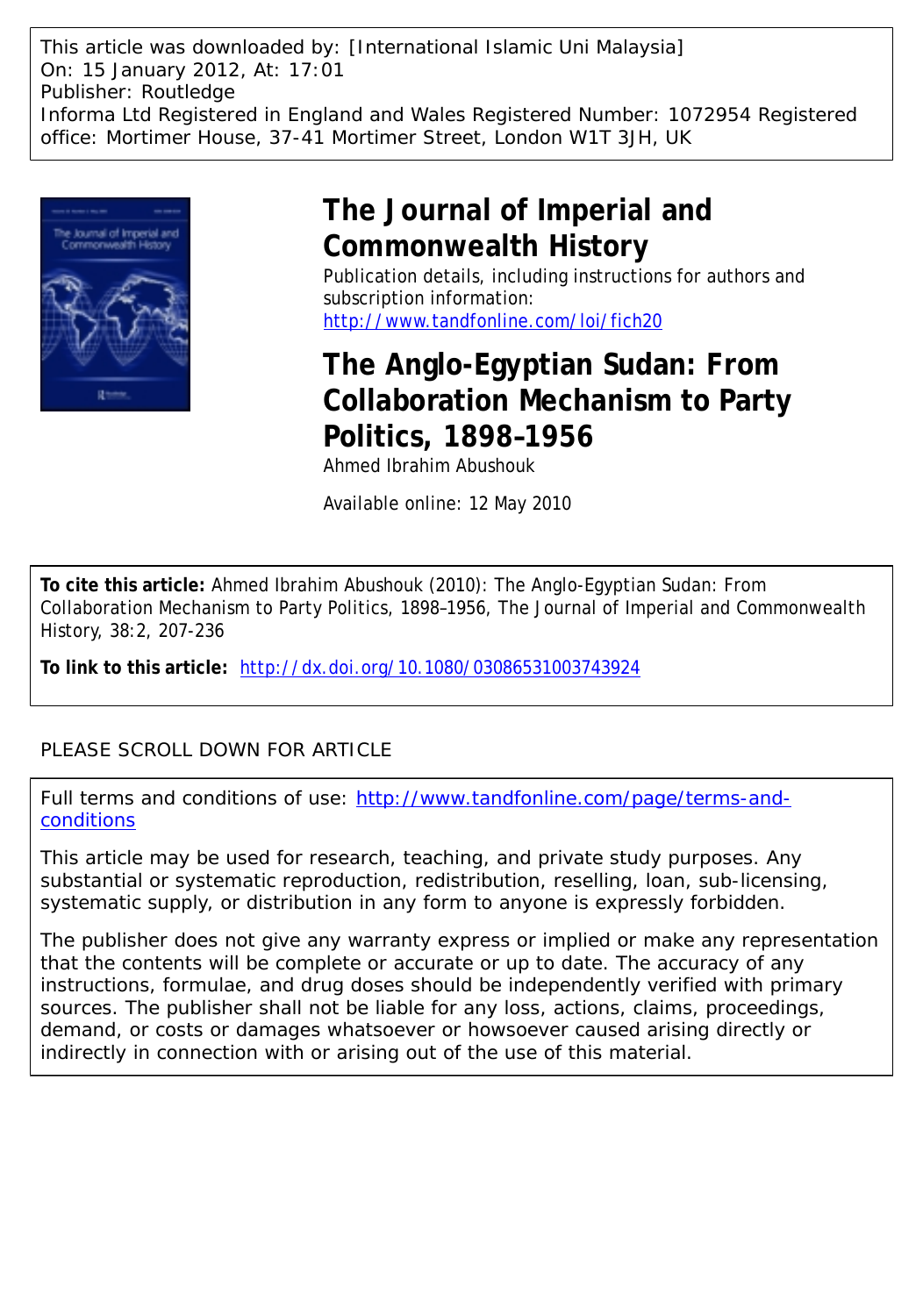# The Anglo-Egyptian Sudan: From Collaboration Mechanism to Party Politics, 1898–1956

Ahmed Ibrahim Abushouk

This article examines the features of the collaboration mechanism that permitted a handful of Anglo-Egyptian colonial officers to incorporate tribal shaykhs and educated Sudanese into the structure of the colonial regime (1898–1956) and manipulate religious leaders and merchants to function in harmony with the government's objectives. It discusses how the Khartoum policy-makers maintained a wide scope of choices in shifting their support from one client to another along the lines of their political agendas. It investigates the gradual shift from collaboration mechanism to party politics, highlighting the response of the Khartoum policy-makers and the Sudanese nationalists who were largely influenced by the divergent attitudes of London and Cairo towards the future of the Sudan, and that of Sayyid Ali al-Mirghani and Sayyid Abd al-Rahman al-Mahdi who had a widespread influence on Sudanese society. The distinctive features of the preindependence political discourse are examined in terms of the support that the colonised (i.e. the Umma and the National Unionist parties) received from the colonisers (Britain and Egypt) in order to run their election campaigns in 1953 and pave the way for postindependence political roles. Thus, the collaborative relationship between the colonisers and colonised reflects the uniqueness of the case of the Anglo-Egyptian Sudan in the history of British colonialism in Africa and the drive of African nationalists towards decolonisation.

#### I

In his article on 'Non-European Foundations of European Imperialism',<sup>1</sup> Ronald Robinson views European imperialism in Asia and Africa as made up of non-European and European components. The latter components were associated with the economic drive of the major European powers to integrate the newly colonised regions and ancient agrarian empires in Asia and Africa into their industrial economy, and with

ISSN 0308-6534 print/1743-9329 online/10/020207–30 DOI: 10.1080/03086531003743924 © 2010 Taylor & Francis

Correspondence to: Ahmed Ibrahim Abushouk, Department of History and Civilization, International Islamic University Malaysia, JL Gombak, PO Box 10, 50728, KL, Malaysia. Email: ahmedabushouk62@hotmail.com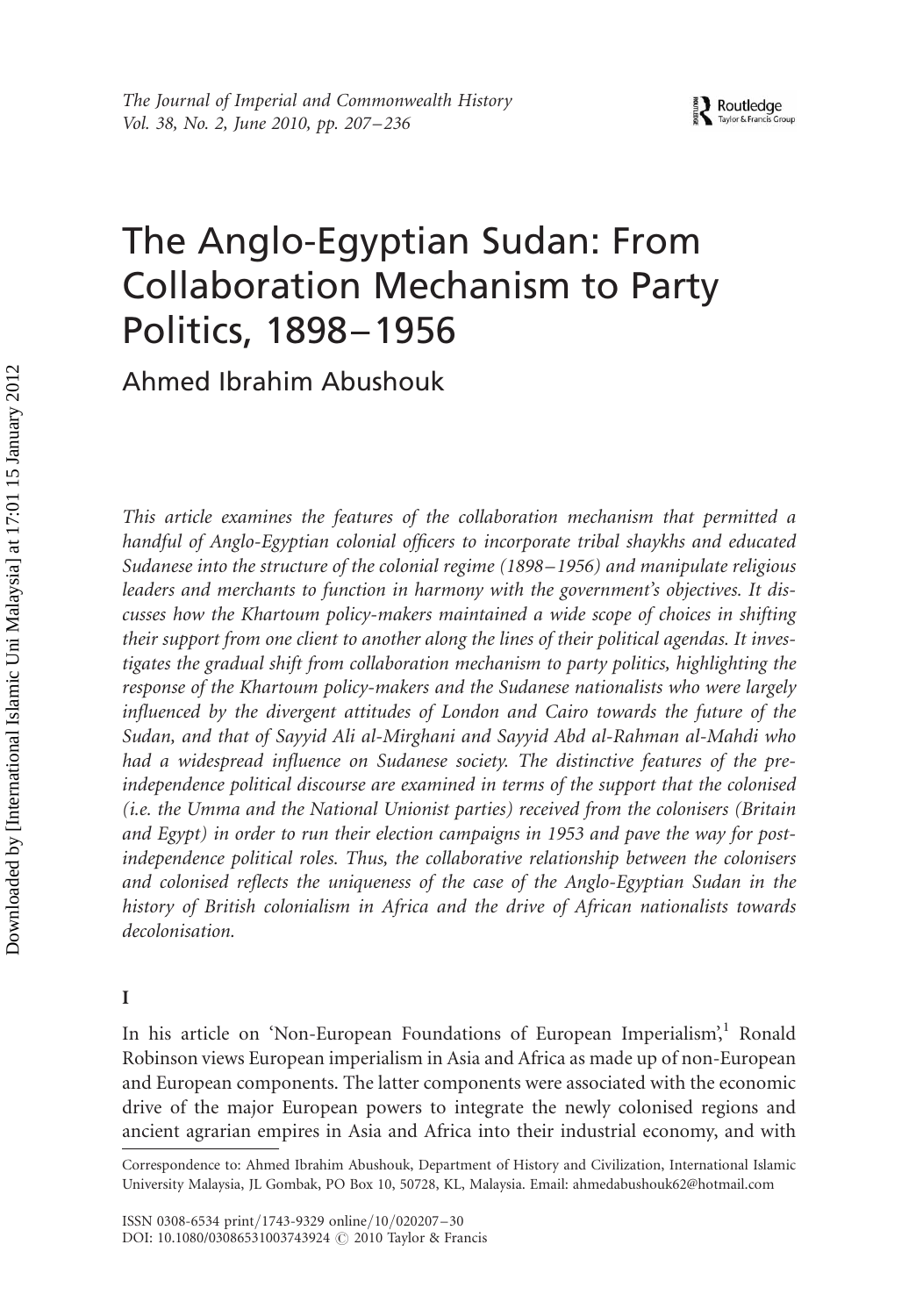the strategic need of each imperial power to secure its interests against possible rivals in world power politics. He then argues that these two components do not explain 'why Europe was able to rule large areas of the world so cheaply and with so few troops'.2 From his point of view, the right explanation of this phenomenon is rooted in the non-European component that shaped various forms of 'collaborative mechanism' between the European agents of imperialism and their 'internal collaborators in non-European political economies'.<sup>3</sup> The non-European component also provides 'an explanation of the process of decolonisation in terms of the growing ability of the independence movements in the colonies to disrupt the arrangements for collaboration or to use them for their own ends'.4 The process of the disruption or utilisation, as Robinson wrote, resulted in the emergence of political parties that projected 'a kind of mirror image of collaboration under imperialism',<sup>5</sup> in the sense that each party was essentially based on 'a confederation of neo-traditional local, ethnic, religious and status interests, managed by a small modern elite'.<sup>6</sup> Since the safeguard of these social interests had become a function of the party system, the party also developed into a function of these social interests. The harmonisation of the two roles did not generate a real challenge to the nationalist movements during the pre-independence era, but after independence the ruling parties in Asia and Africa failed to accommodate these two roles within the framework of their new responsibilities as safeguards of their own interests and as development agents for their nations at large. The political experience shows that 'the reconciliation of the two roles, and the problem of neo-traditionalist social collaboration involved, is not much easier for new nationalists than it was for old colonialists.<sup>7</sup>

The success of the old colonialists and their collaborative mechanism was founded on a wide network of indigenous collaborators who were of many kinds: 'some were active, but most were passive, some were modern, but most were traditional elites; some collaborated at central, others at provincial or local levels; some cooperated commercially, others administratively, ecclesiastically, or educationally.'8 What is worth mentioning here is that this variety of collaboration had generated a wide scope of choices that gave European officials an upper hand in the process of decisionmaking and enabled them easily to shift their support from one client to another, whenever they realised that the client concerned was getting powerful and becoming uncooperative. In terms of the 'divide and rule' concept, this policy was cemented by an incentive and reward system that drew its efficacy from a series of social services and favours that could be given or taken away through government administrative, fiscal and educational policies.<sup>9</sup>

The primary objective of this patron-client relationship (collaboration mechanism) as a whole was carved out to keep 'the weightier part of the dependency's political elements on the government side',<sup>10</sup> since the government had a wide control over the means of coercion, production and administration, whereas its clients (collaborators) did not have enough choices. But this was not always the rule of the game, because in some cases the patron could also run short of choices, if one of his major clients derived great benefits from collaboration and achieved a position in which he could control the political landscape and challenge the power of his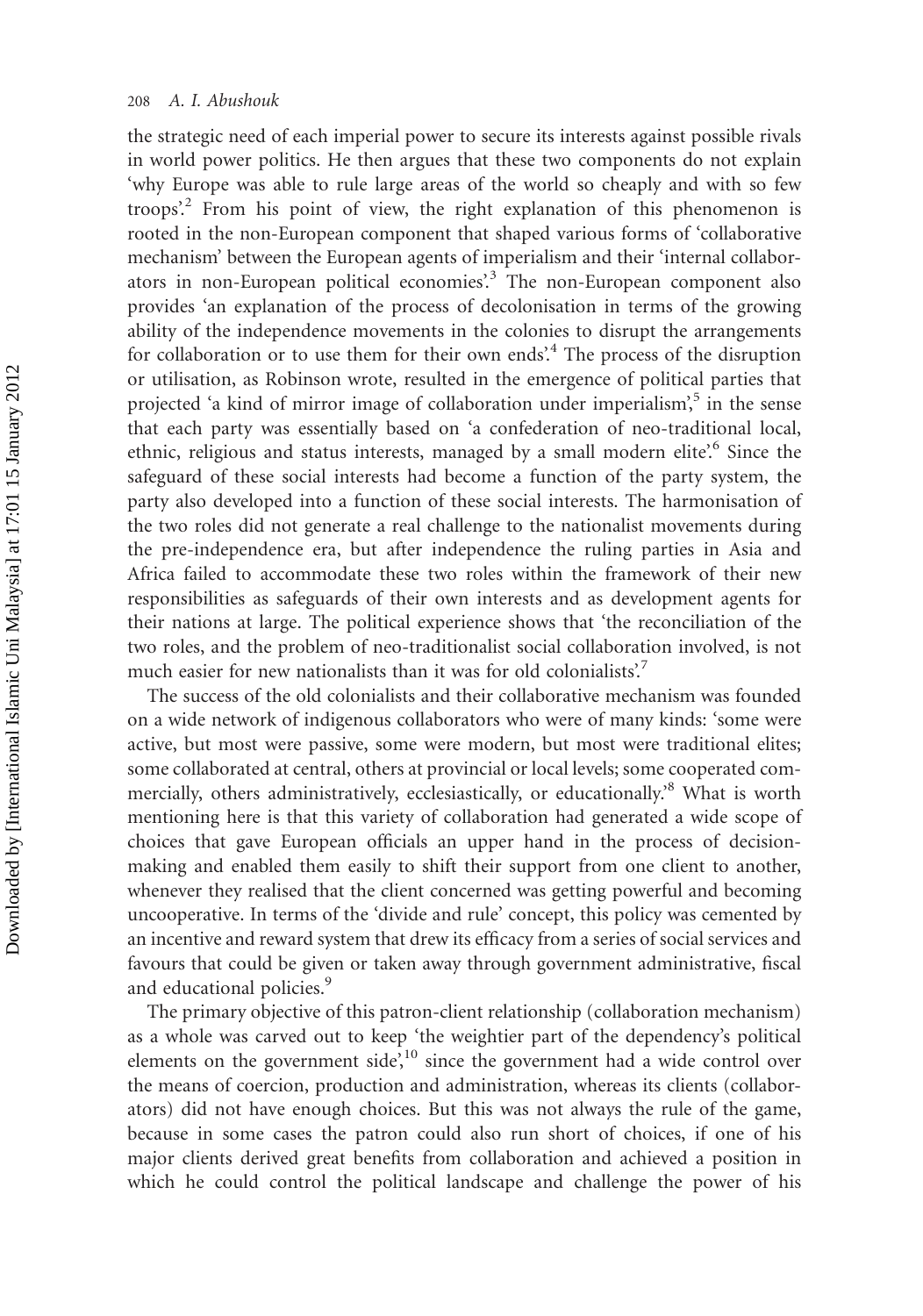patron. The client could also force his collaboration and ask for further political concessions. If the patron did not have enough cards to play, he then had to choose between giving further political concessions at the expense of his political existence and stepping down in favour of his former client. These features of the collaboration mechanism are used as a theoretical framework to discuss the case of the Anglo-Egyptian Sudan in what follows.

#### II

The decision of the British government to occupy the Sudan in the last decade of the nineteenth century resulted in part from the British fear that the other colonial powers (Italy, France and Belgium) might take advantage of the Sudan's instability to acquire territories previously annexed to Egypt. Apart from these considerations, Britain wanted to establish control over the Nile and safeguard its economic interests in Egypt. These two European components were the most important factors that determined the occupation of the Sudan over the period of 1896–98, but, at the same time, they did not highlight the features of the collaboration system adopted by the Anglo-Egyptian officers for the pacification of the country. The principles of the collaboration mechanism in the Sudan were laid down after the conquest of the country in 1898, when Lord Kitchener<sup>11</sup> realised that he did not have enough military force to hold down indigenous politics for long. The only pragmatic option was to collaborate with the leaders of indigenous political and religious institutions, who had a broad control over the Sudanese political scene and were willing to cooperate with the new colonial regime. As a result, he instructed the provincial governors and district inspectors:

to acquire the confidence of the people, to develop their resources, and to raise them to a higher level. This can only be effected by the District Officers being thoroughly in touch with the better class of native, through whom we may hope gradually to influence the whole population. *Mudirs* and Inspectors should learn to know personally all the principal men of their districts and show them by friendly dealings and interests taken in their individual concerns that our object is to increase their prosperity. Once it is thoroughly realised that our officers have at heart, not only the progress of the country generally, but also the prosperity of each individual with whom they come into contact, their exhortations to industry and improvement will gain redoubled force. Such exhortations, when issued in the shape of Proclamations or Circulars, affect little; it is to the individual action of British officers, working independently, but with a common purpose, on the individual natives whose confidence they have gained, that we must look for the moral and industrial regeneration of the Soudan.

The first groups to benefit from this policy were the tribal leaders of sedentary riverine tribes and camel and cattle-breeding nomads who were confirmed in their pre-Mahdist positions and incorporated into the government bureaucracy. They were sanctioned to act as local agents of the government, responsible for a variety of duties ranging from the assessment and collection of local taxes and the administration of justice to the maintenance of security and order in their respective localities or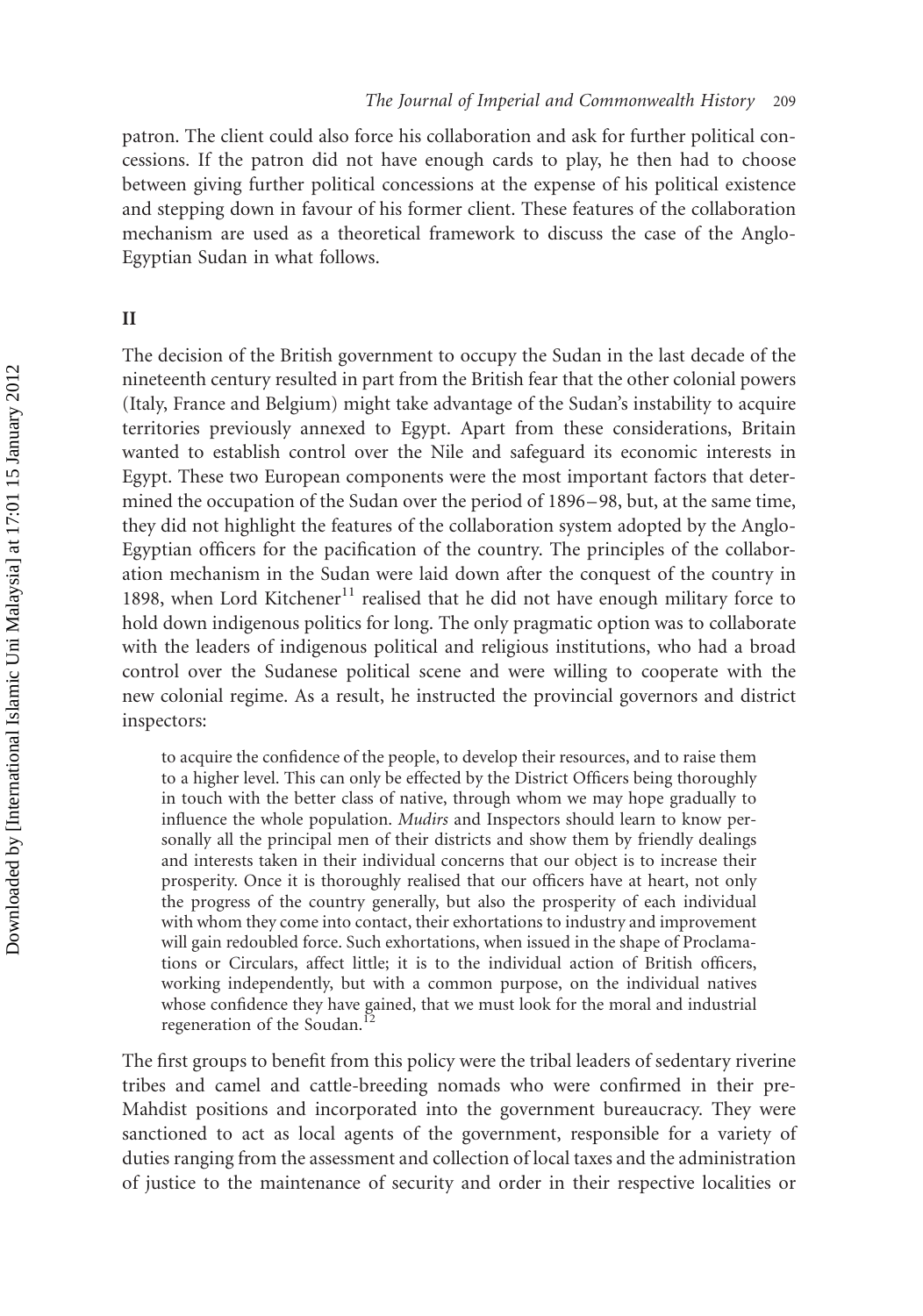tribal dar. This policy was earlier initiated by the Turco-Egyptian administration  $(1821-81)$ ,<sup>13</sup> but the most significant change brought by the Anglo-Egyptian administration was the shift from a fluid hierarchical structure based on kinship ties to a fixed and long-term established structure of authority. Thus, the British field officers reactivated, reunified or amalgamated tribal entities which had been dispersed by the Mahdist regime (1881–98) and associated them with demarcated territorial units. As a result of this policy, some Turco-Egyptian dominant tribal ruling lineages, such as of the Alwad Fadallah of the Kababbish in Kordofan and the Abu Sin of the Shukriyya in Kassala, consolidated their pre-Mahdist powers and strengthened their political ties as loyal clients of the new administration. In the case of Dar Bidayrriya Nazirate in Central Kordofan, for instance, the colonial regime resettled the scattered tribal groups of the district into territorial villages and turned the villagers into dependent clients of their village shaykhs who were responsible for the distribution of arable lands and gum gardens, and assessment and collection of local taxes within the borders of their villages. The villages were then gradually clustered into fourteen territorial units named 'ummudiyas. Each was headed by a senior shaykh given the title of 'umda. After a period of trial and error, Husyan Zaki al-Din of the Bidayriyya Dahmashiyya was appointed as 'umdat 'umum ('umda-general) in 1928 and as *nazir* in 1934 with full administrative, judicial and financial powers over Dar Bidayriyya Nazirate. In this sense, the establishment of Dar Bidayriyya Nazirate weakened the traditional concept of leadership based on kinship ties and created a hierarchy of local chiefs who drew their powers and functions from the state. The *nazir* himself was made the head of the administrative hierarchy, responsible for the administration of the whole nazirate. Under his administration, there were the 'umdas and shaykhs who were recognised as subordinates to allocate arable land and gum gardens among villagers, assess and collect local taxes and maintain security and order in their localities.<sup>14</sup>

Based on these examples, one may argue that the Anglo-Egyptian administration had succeeded in placing the tribal rulers and the ruled in an unequal position, while generating reciprocal interests between them. The outcome of this state of inequality was that the villagers became dependent clients of the nazir and his subordinates 'umdas and shaykhs, and the *nazir* emerged as a patron of the whole nazirate and remained as a loyal client of the colonial regime. If he dismissed one of his subordinates, the latter would lose access to the spoils of his office. The fear of losing office privileges automatically increased the dependency of each subordinate upon his superior patron. This patron-client relationship also reflects the effectiveness of the collaboration mechanism that shaped the vertical relationships between the policy-makers in the centre and tribal elites in the periphery. It also reveals that this relationship was not purely voluntary, not free of political coercive elements, since the control of the coercion and inducement of power were in the hands of a tiny segment of the local communities that drew its power from local clients and the state.<sup>15</sup>

In the religious sphere, Kitchener instructed the provincial governors and district inspectors not to allow religious leaders (e.g. fakis and Sufi shaykhs) 'to resume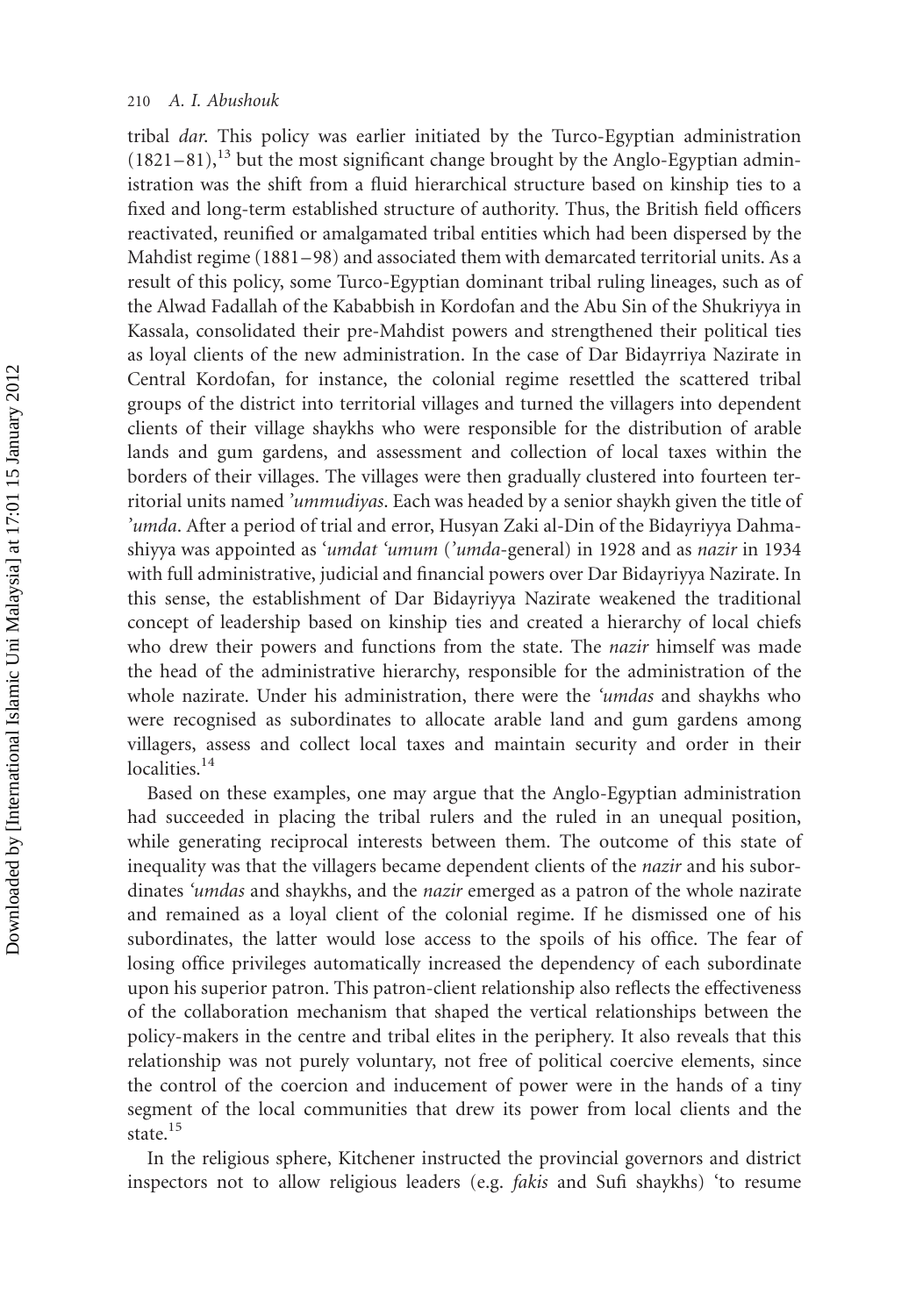their former trade' because in 'old days, these Fikis, who lived on the superstitious ignorance of the people, were one of the curses of the Soudan, and were responsible in a great measure for the [Mahdi's] rebellion'.<sup>16</sup> Simultaneously, he advised them to cooperate with other religious groups and leaders, who did not subscribe to the Mahdist ideology, such as Muslim scholars (orthodox 'ulamas) and those of the Khatmiyya Sufi Order (tariqa) which was 'the only popular Islamic movement tolerated by the new regime'.<sup>17</sup> During this Anglo-Egyptian campaign, British intelligence officers allowed Sayyid Ali al-Mirghani<sup>18</sup> to return to Kassala, the centre of the Khatmiyya Tariqa, and rebuild, with British support, the mosque of the tariqa which had been destroyed during the Mahdiyya. After the defeat of the Mahdist forces, Sayyid Ali was made a KCMG by Queen Victoria. The objective of this political recognition was to suppress the influence of the Mahdists and that of Egyptian scholars in the Sudan. As Warburg argues, Sayyid Ali fulfilled the hope of British officers in 'both fields ... [and] became the principal and most outspoken opponent of the Egyptian "partner" in the Condominium administration<sup>'19</sup> Orthodox 'ulama were organised in a religious board, 'with the function of advising the authorities on all religious matters, especially those concerning the campaign against the new mahdi and other "false prophets" (primarily nabi Isa) who arose frequently throughout' the first two decades of the condominium.<sup>20</sup> Thus, the foundation of the board of 'ulama and the recognition of the Khatmiyya Tariqa show the Khartoum government's policy towards indigenous religious institutions before the outbreak of the First World War and collaboration with religious groups that were anti-Mahdist. This anti-Mahdist policy was adopted by the governor-general Wingate (1899–1916) and his inspector-general Slatin Pasha (1900–14) who considered Mahdism a serious and immediate threat to their new administration and that the Mahdists therefore should not be allowed to revive their religious sect in any form.<sup>21</sup> Sayyid Abd al-Rahman<sup>22</sup> was also instructed neither to use the title sayyid nor to sign himself in official correspondence Abd al-Rahman al-Mahdi, but only Abd al-Rahman Muhammad Ahmad. Slatin repeatedly and firmly warned him that the government would recognise neither Mahdism as a corporate body, religious or otherwise, nor him as a leader.<sup>23</sup>

The third group of collaborators includes the educated Sudanese who graduated from the Gordon Memorial College and other educational institutions in the Sudan, and filled various subordinate positions in the government bureaucracy.<sup>24</sup> In 1920, out of 4,178 classified posts in the Sudan government service, the Sudanese held 1,544 compared to 535 held by the British, 1,824 by the Egyptians, 167 by the Syrians and 108 by nationals of other countries.<sup>25</sup> Throughout the first two decades of the Anglo-Egyptian administration in the Sudan, the educated Sudanese remained loyal clients to their British patrons at the centre and the provinces, and functioned as integral parts of the government bureaucracy. After the First World War, some influential policy-makers in Khartoum turned out to be unsatisfied with the involvement of Sudanese government employees in political discourse and advised their British counterparts in the provinces to strengthen 'the solid elements in the country, sheikhs, merchants, etc., before the irresponsible body of half-educated officials,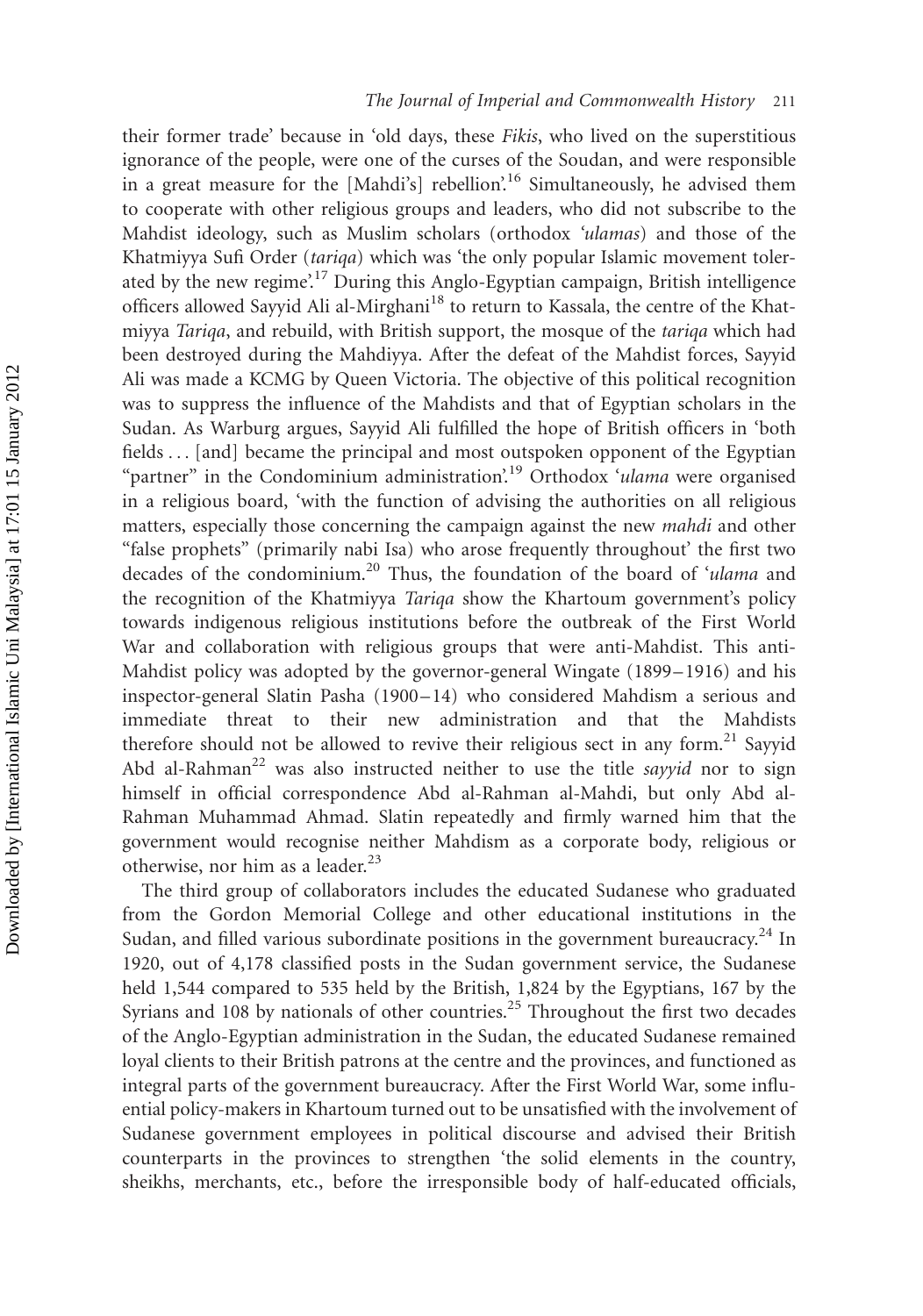#### 212 A. I. Abushouk

students and town riff-raff take control of the public mind'.<sup>26</sup> The demonstrations of the White Flag League and the mutiny of some Sudanese sections of the Egyptian army in Khartoum in 1924 led the government at large to lose confidence in the Sudanese educated class.<sup>27</sup> As an immediate reaction to these demonstrations, the colonial regime made entrance to government posts more difficult, diminished the powers of Sudanese ma'murs and sub-ma'murs and ceased their recruitment in government service altogether by  $1927<sup>28</sup>$  Special attention was given to the policy of indirect rule in the rural areas. However, the policy was criticised by the educated elite whose grievances were voiced by Daud al-Khalifa Abdullah, ma'mur of Bara district, in a letter sent to the governor of Kordofan province:

When the Powers of Nomad Sheikhs Ordinance was enacted in 1922 no attention was paid to it by the educated people of the Sudan because they thought that it was only meant for the Nomad Sheikh who are always far away from Government Headquarters ...

In 1928 the amendments to the ordinance and large additions made to it, cause the educated Sudanese, specially those in the administrative service, to suspect that the main object of the government was to set them aside and to put the future of the their country in the hands of uneducated sheikhs; and there was much rumour about this ordinance. The rumour reached its peak when it was noticed that all correspondences about the Powers of Sheikhs Ordinance ran strictly confidential registers. This was the first reason why the rumour found fertile soil. Also it was born in mind that in many districts administrative officials were forbidden even to speak with the sheikhs about these powers and that they had to look upon them as spectators.<sup>29</sup>

The above extracts from Daud's letter show how the educated elite lost their confidence in their British patrons who paid less attention to their association in the administration of the country. They also reflect the features of the unhealthy dichotomy that emerged and later developed between the educated class in the urban centres and the tribal leaders in the rural areas. This dichotomy can be interpreted in the context of the divide and rule policy but at the same time affected the equations of the collaboration mechanisms established by the colonial regime. The primary objective of this section is not to trace the phases of the conflict that emerged between the educated elite and tribal leaders but rather to present the educated elite as one of the major groups that established clientelistic ties with the colonial regime and formed one of its choices in manipulating the process of decision-making and controlling the political landscape.

The last group that enjoyed the patronage of the colonial regime were the Sudanese traders and their counterparts, who came from Eastern Mediterranean countries (i.e. Egypt, Greece, Syria and Lebanon), and established their careers in various principal cities of the Sudan. The members of this group constituted the core of a Sudanese commercial class that owned some of the country's most economically rewarding assets and activities, as in their involvement in pump and mechanised cropproduction schemes and domination of domestic and some export-import trade. They gradually maintained a powerful economic role within the wider framework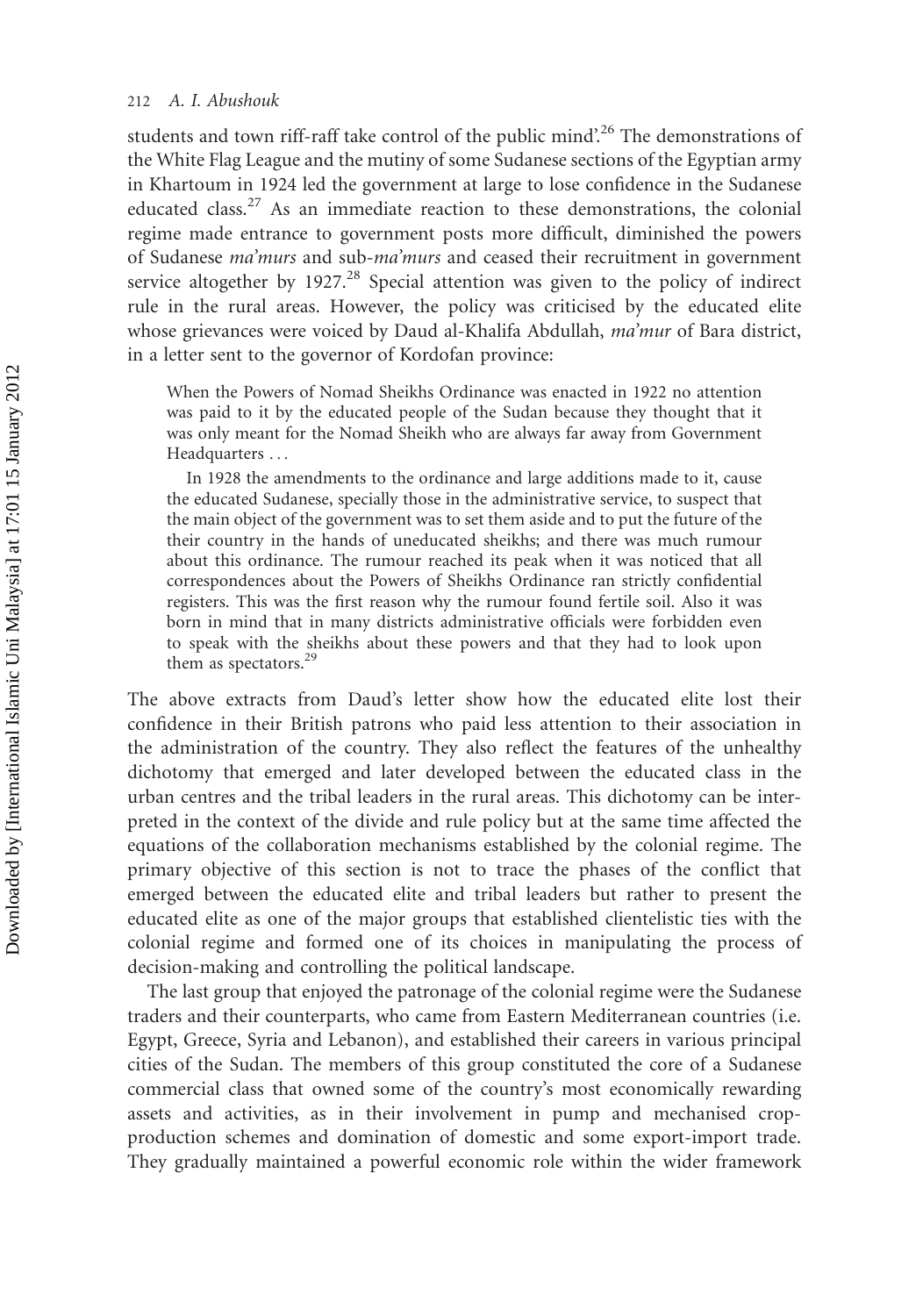of government policies that occupied a central position in the economic development of the country, and became subordinate bodies of the colonial regime, maintaining clientelistic ties with government officials in the centre and at the periphery.<sup>30</sup> As we have seen earlier, the government classified them among the 'solid elements' of the society that should enjoy its support and patronage before the urban-based nationalists controlled the political scene. $31$ 

The key point here is that the colonial regime had succeeded in creating various forms of local collaborators and shared with them a series of reciprocal interests. At the same time, it controlled the rotation of each group of collaborators within its own orbit without disturbing its primary political and economic interests (see Figure 1). However, this does not mean that the choices of the Sudan Political Service were always free of external manipulation and the growing influence of local collaborators outside their designed orbits. For instance, the rhetoric of the First World War drove the government to realign its collaborative equations, particularly when it established contact with its ex-opponent, al-Sayyid Abd al-Rahman al-Mahdi, and permitted him to tour the country for the sake of advising his followers to remain loyal to the colonial regime and reject the Ottoman call for jihad. The revival of the Ansar as a religiopolitical entity at this particular juncture can be attributed to British war interests, and to 'the keen desire' of Sayyid Abd al-Rahman to promote his political image as the legitimate leader of the Ansar in seeking British protection.<sup>32</sup>

After the 1924 uprising, the government lost confidence in collaborating with the educated elite and paid attention to the development of tribal institutions in the



Figure 1 Central Government and Indigenous Collaborators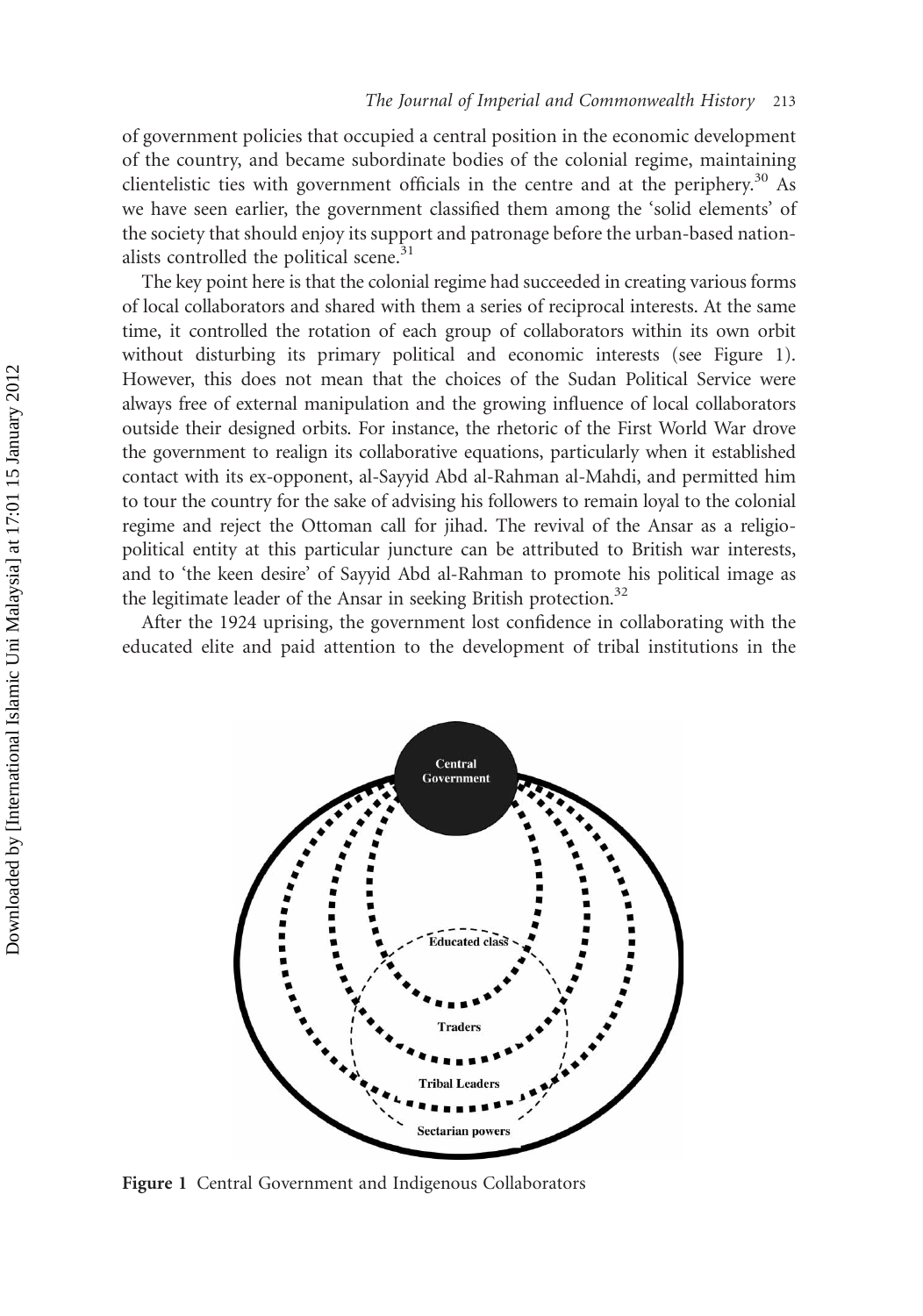rural areas. The rationale of this policy was in the first place to strengthen local and ethnic compartmentalisation and raise obstacles to anti-colonial agitation on a national scale; second, to seal off the rural (or 'real') Sudan from the intelligentsia and the contamination of sectarian politics; and, third, to reduce contact between graduates in the central administration and the provincial and local rural societies to a minimum.33 The intelligentsia, who projected themselves as legitimate successors of their colonial patrons, openly criticised this 'protective glands' (or indirect rule) policy and branded it as a reactionary step towards the resuscitation of a tribalism which had already been destroyed by the Mahdist regime.<sup>34</sup> This attitude led the tribal leaders to lose confidence in the educated elite, and to realise that the expansion of the educated elite's power would negatively affect their political and administrative career, and distort their social image.

Under the critique of the educated elite and British educationalists in the Sudan, the indirect rule policy was reviewed in 1934 by the new governor-general, Sir Stewart Symes (1934–41), who returned to the dual policy of his predecessors, Lee Stack  $(1916-24)^{35}$  and Geoffrey Archer (1924–26). He offered more opportunities to the educated elite in government bureaucracy, and invested tribal leaders with further executive, judicial and police powers in the rural areas. But the educated elite seemed to have been dissatisfied with his policy because they tried to establish contact with Sayyid Abd al-Rahman al-Mahdi, whom they had earlier branded as 'an opportunistic collaborator'.<sup>36</sup> The Sayyid, in his turn, suggested to his new clients 'the formation of an advisory council' that would 'preserve the separate identity of the Sudan and define the position and aspiration of its people' under the colonial regime. This suggestion generated a state of fear among British officials in Khartoum on the grounds that the implementation of such a proposal could unite the intelligentsia 'with the traditional and religious elements into a strong political front with an overwhelming nationalist appeal'. $37$  To frustrate any possible alliance between the Sayyid and the intelligentsia, the government introduced three local government ordinances for the administration of municipalities, townships and rural areas in 1937. These ordinances were generally well received by educated Sudanese who viewed them as a forward step towards selfgovernment and independence. They also felt that their participation in local government institutions would empower them to be recognised as the representatives and spokesmen of the people.<sup>38</sup> However, the outcome of these ordinances fell short of their expectations. The town and municipal councils were controlled by district commissioners, and the institutions of native administration were given further executive and administrative powers under the provisions of the 1937 Local Government Ordinance for Rural Areas.<sup>39</sup> As Gaafar Bakheit argues, this local government legislation 'was not the grave of native administration, but the waiting room in which she finished her make-up and reappeared more lively and fascinating.<sup>40</sup>

The whole scenario illustrates that the educated elite had lost their faith in government's promises, and they felt the need to organise themselves into a political or cultural entity that would enable them to set up an effective political dialogue with the colonial regime on behalf of the Sudanese at large and safeguard their interests on a nationwide basis.41 This idea matured after the negotiations of the 1936 treaty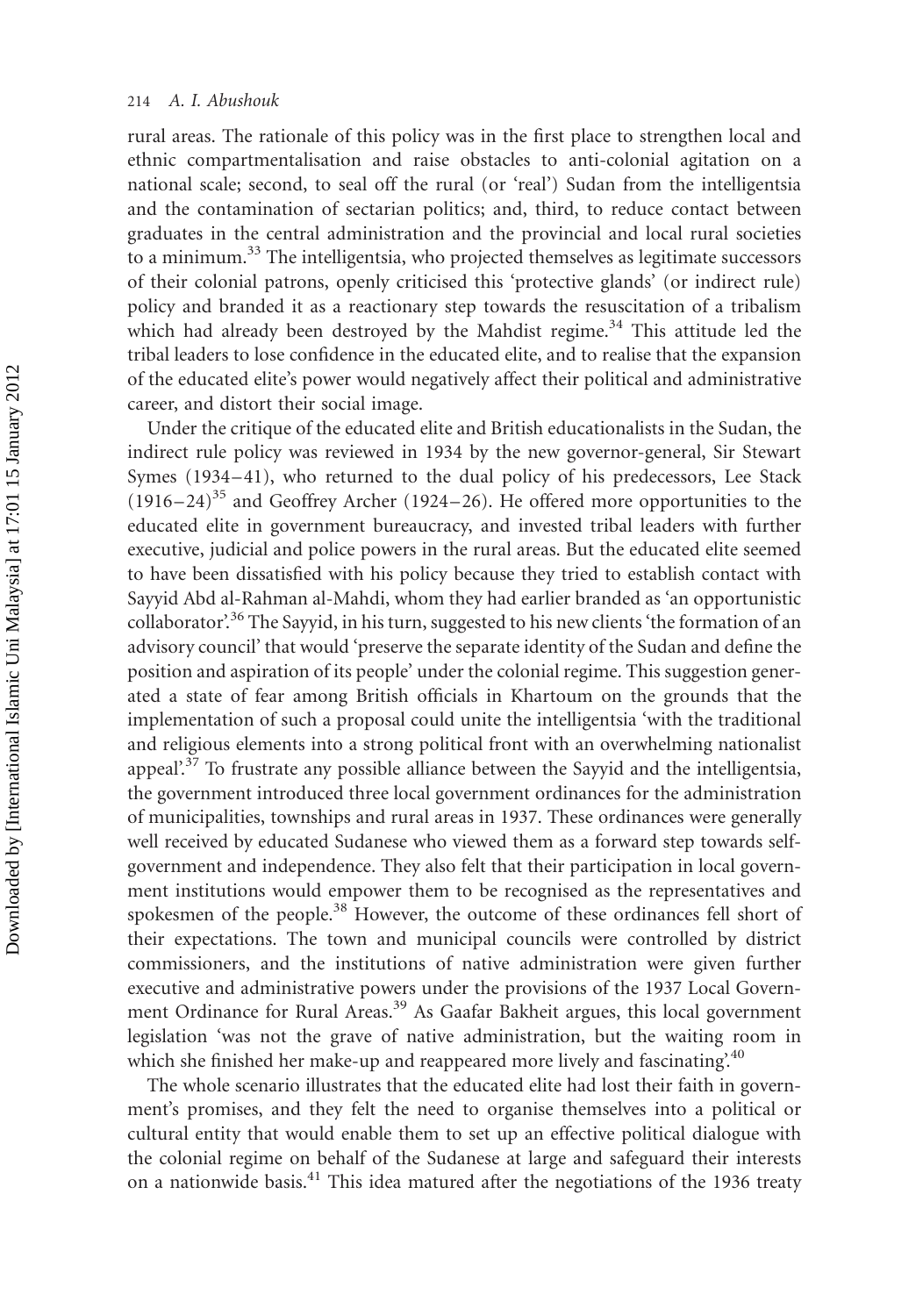and eventually crystallised in the foundation of the Graduates' Congress in 1938. The government supported the establishment of the congress in the hope that it could frustrate any possible revival of Egyptian influence and challenge the growing influence of Sayyid Abd al-Rahman al-Mahdi. However, these two possibilities did not come about, particularly when the congress submitted a memorandum on 3 April 1942, asking the government to increase the share of the Sudanese in the administration of the country and acknowledge their right to self-government immediately after the Second World War. On 29 April, D. Newbold, the civil secretary, replied to the president of the Graduates' General Congress, Ibrahim Ahmad:

I am directed by His Excellency the Governor-General to inform you that he has read your memorandum dated April  $3<sup>rd</sup>$  1942. He observes that many of your requests directly concern the status and constitution of the Sudan. This constitution, based on the Condominium Agreement of 1899 and the Anglo-Egyptian Treaty of 1936, and implemented by the appropriate legislation, cannot be altered save by a joint act of the Condominium Powers. This Sudan government is not prepared to discuss its revision with any body of persons. If, however, the Condominium Powers at any time decide to review the Agreement or Treaty, the Sudan Government would hope to consult responsible Sudanese opinion. The Government, however, can make no promises to any body of persons in the name of the Condominium or its own ... By the very act of submitting the memorandum which is the subject of this letter, the congress has ... forfeited the confidence of government. There can be no restoration of that confidence until the congress has so reorganized the direction of its affairs that the government can rely on having its wishes respected and its warning observed.<sup>42</sup>

This rejection gradually led to the division of the congress members into two major political blocs: the hard-liners who closed the door to collaboration with the government and looked for another alternative to achieve self-determination and independence. They approached Sayyid Ali al-Mirghani and other pro-Egyptian elements in Khartoum, while their moderate counterparts sought the support of Sayyid Abd al-Rahman al-Mahdi, and preferred the continuation of dialogue with the government.<sup>43</sup> Under this political pressure, the Sudan Political Service decided to change its then collaborative equations, and revived the idea of the establishment of advisory councils in the Northern Sudan on the assumption that they would maintain their control over the balance of power in Khartoum, and unite the tribal leaders, merchants and moderate educated groups in a political front against 'the ultra nationalism represented in [the] traditional sector by the Mahdists, and in modern sector by pro-Egyptian elements and forces dominated by Egyptian culture'.<sup>44</sup> At this crucial juncture, the Advisory Council for the Northern Sudan was born in Khartoum, and its establishment was opposed by the 'Ashiqqa′ ' who organised themselves into a political party in 1943.

#### III

The above discussion illustrates how the rapid growth of the nationalist movement had disturbed the arrangements of previous forms of collaboration, and confined the government's choices to the unification of tribal leaders, merchants and moderate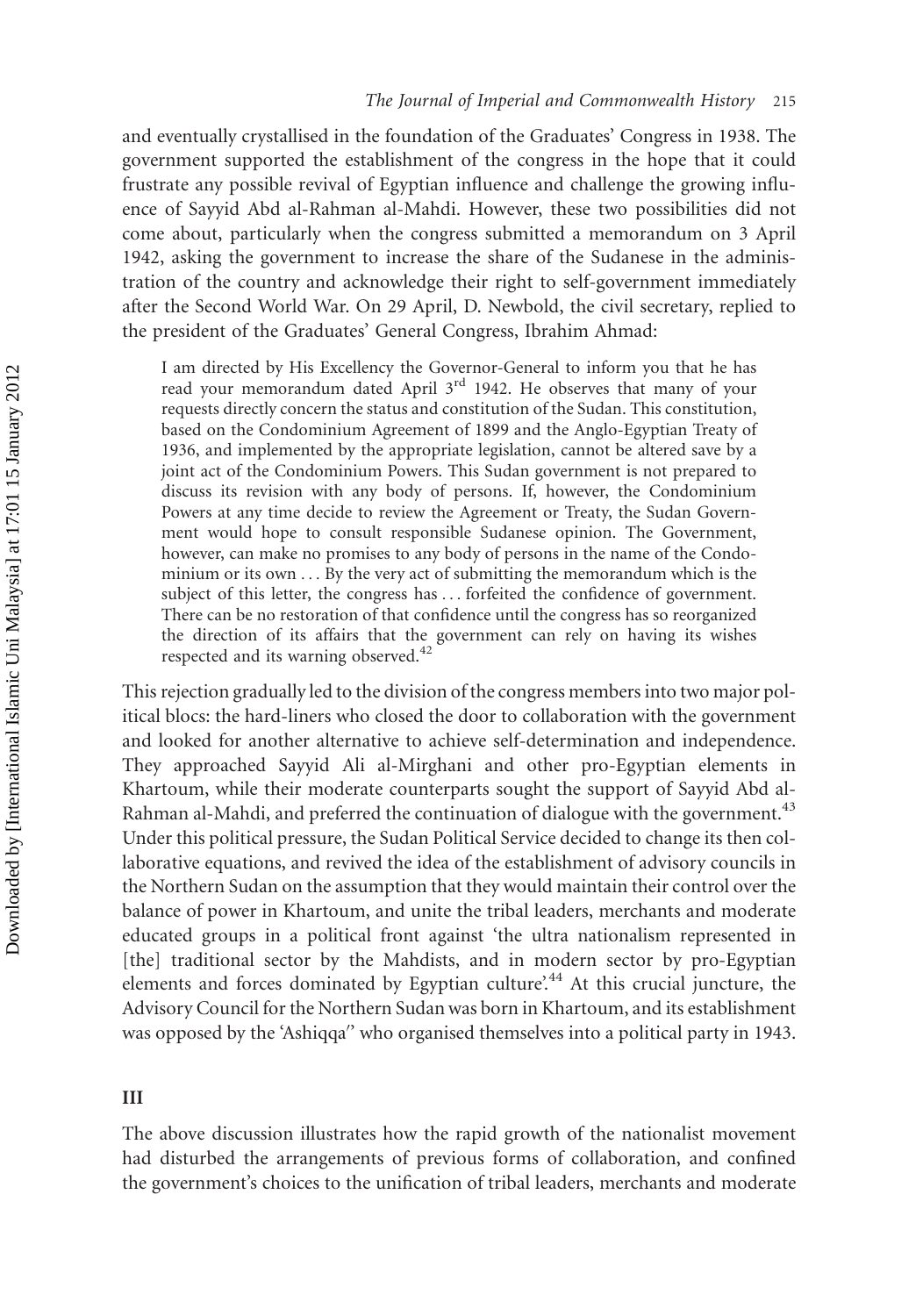educated groups in a common national front against the ultra-nationalism represented by pro-Egyptian elements and pro-independence activists. The Advisory Council of the Northern Sudan was established for this purpose, and about 60 per cent of its membership was drawn from tribal leaders and notables, 22 per cent from merchants and 18 per cent from moderate educated groups (senior government officials).<sup>45</sup> The presidency of the council was entrusted to the governor-general, with the three secretaries (civil, financial and judicial) as vice-presidents. $46$  In sectarian terms, the outright majority of the pro-Mahdist members in the Advisory Council had provoked Sayyid Ali al-Mirghani and led him to turn down the offer from the civil secretary, Douglas Newbold, to be an honorary member of the Advisory Council with the claim that 'the majority of the country [was] not represented' in it.<sup>47</sup> The Ashiqqa' and pro-Egyptian elements also criticised the limitation of the Advisory Council for the northern part of the country, its advisory nature and the nomination of 'ignorant provincial [leaders] and yes-men' as members. They then boycotted the council and considered it a British manoeuvre to slow down the process of self-determination. In contrast, Sayyid Abd al-Rahman and his pro-independence clients hailed the council as a right step towards self-government.<sup>48</sup>

Under these circumstances, the Ashiqqa′ and their allies strove to tighten their grip over the Graduates' Congress, and to use it as a platform to voice their criticism of the Advisory Council and to promote their call for the unity of the Nile Valley. This political agenda largely manipulated the congress elections of November 1944. The whole election campaign 'resolved itself into struggle on the old sectarian basis between the Mahdists and the Mirghanists, and practically all the groups that had formed themselves as professedly independent bodies were definitely ranged under the Ansar or Khatmi banner<sup>'49</sup> The Ashiqqa'-Mirghani alliance achieved a sweeping victory against their Mahdist opponents. Some sources attributed this victory to the Ashiqqa′ 'propaganda which threatened the voters, if they failed to support them, with the return of the Mahdia, and Sayed Abd El-Rahman as king of the Sudan'; and to 'the folly of some Sayed Abd El-Rahman's own followers, who had themselves been propagating the "kingship" idea, [which] contributed very largely to the Mahdist defeat.<sup>50</sup> The result of the 1944 congress elections was also a decisive stage in a series of political events that led to the formation of the Umma Party in 1945.<sup>51</sup> The Sudan Political Service was in favour of the establishment of a united front of moderate graduates that would work towards the realisation of its internal self-government programme that would be actualised through the practice of constitutional institutions. However, this attempt ended in partial failure, and government frustration was aggravated, particularly when the leadership of the Umma Party threatened to withdraw its support from the Advisory Council in protest against the Sidqi-Bevin Protocol of 1946 that had acknowledged the settlement of the Sudan question under the Egyptian crown.52 In brief, the government assured Sayyid Abd al-Rahman and his clients in April 1946 that the protocol would deprive the Sudanese neither of their political rights nor of the determination of the future of the country.53

The critical question that needs to be addressed here is to what extent the establishment of the Graduates' Congress and political parties had been responsible for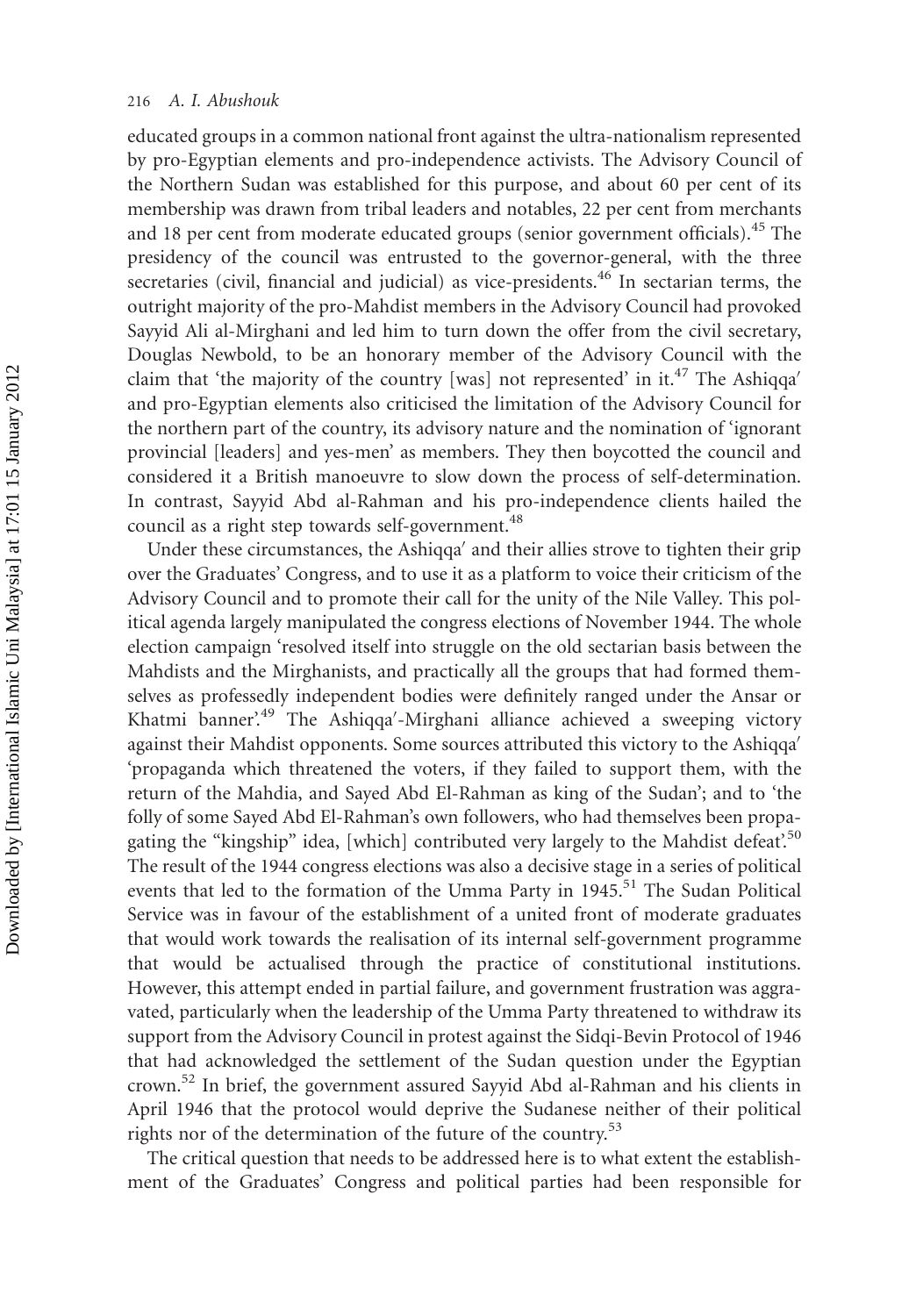disturbing the internal collaborative mechanism and creating a political challenge for the government. To curtail the challenge that emerged from the establishment of the Graduates' Congress, the government took two important measures. First, it established a number of constitutional institutions that would attract the moderate educated elite and notables and pave the way for self-government and independence. Second, it invested in the rivalry between the two Sayyids (Sayyid Ali and Sayyid Abd al-Rahman) to control the political scene in Khartoum and limit the Egyptian influence in the Sudan. However, the two options did not sell well and the government found its hand forced to propose a new concession. In 1946, the government held an administrative conference in Khartoum 'to study the next steps in associating the Sudanese more closely with the administration of their country.<sup>54</sup> Two sub-committees (central government and local government) were formed to study and make recommendations on the conference theme. The committee dealing with central affairs suggested the substitution of the Advisory Council of the Northern Sudan by a legislative assembly of elected Sudanese members from the whole country and the establishment of an executive council that would replace the Governor-General's Council. The two proposals were recommended by the conference, approved by the Advisory Council and blessed by the government, while they were rejected by the Egyptian government as well as the Ashiqqa′ and pro-Egyptian elements that boycotted the conference sessions. However, little consideration was given to the objection of the Egyptian government and its political clients in Khartoum, and the Sudan government went ahead with the two proposals. In 1948, the Legislative Assembly and the Executive Council were set up. About 59 per cent of the seventy-five members of the former were tribal leaders, 21 per cent government officials, 13 per cent business men and 7 per cent religious notables. The Umma Party and its supporters appear to have had a handsome majority of the Assembly's members, and they also occupied 50 per cent of the twelve seats of the Executive Council while the rest were entrusted to ex-officio members of the British administration. Abdullah Bey Khalil, the Umma Party secretary general, was elected as the first chairman of the Assembly, and the governor-general maintained a veto right over its legislations.<sup>55</sup>

The ultra influence of the Umma Party in the Assembly alarmed the civil secretary, and led him to approach some 'reasonable Khatmiyyas' to join the Assembly.<sup>56</sup> He assumed that their participation would counterbalance the growing influence of the Umma Party, and maintain the government control over the process of decision making and dialogue in the Assembly Chamber. The Khatmiyya first showed some interest, but they eventually declined the offer, and the Assembly continued with the Umma majority until 1951, when some of its members broke away from the Umma Party and, with other government clients, formed the Socialist Republican Party.<sup>57</sup>

During this period, the secretary general of the Ashiqqa′ Party, Ismail al-Azhari, also lost his mass support due to his close relations with the Egyptian government and extreme unionist views. His ultra-unionist attitude led to the split of the Ashiqqé' into two factions, and the consequent formation of a new party, the National Front, that was supported by the leadership of the Khatmiyya and sought the dominion status for Sudan under the Egyptian government. In 1951, the Ashiqqa′ witnessed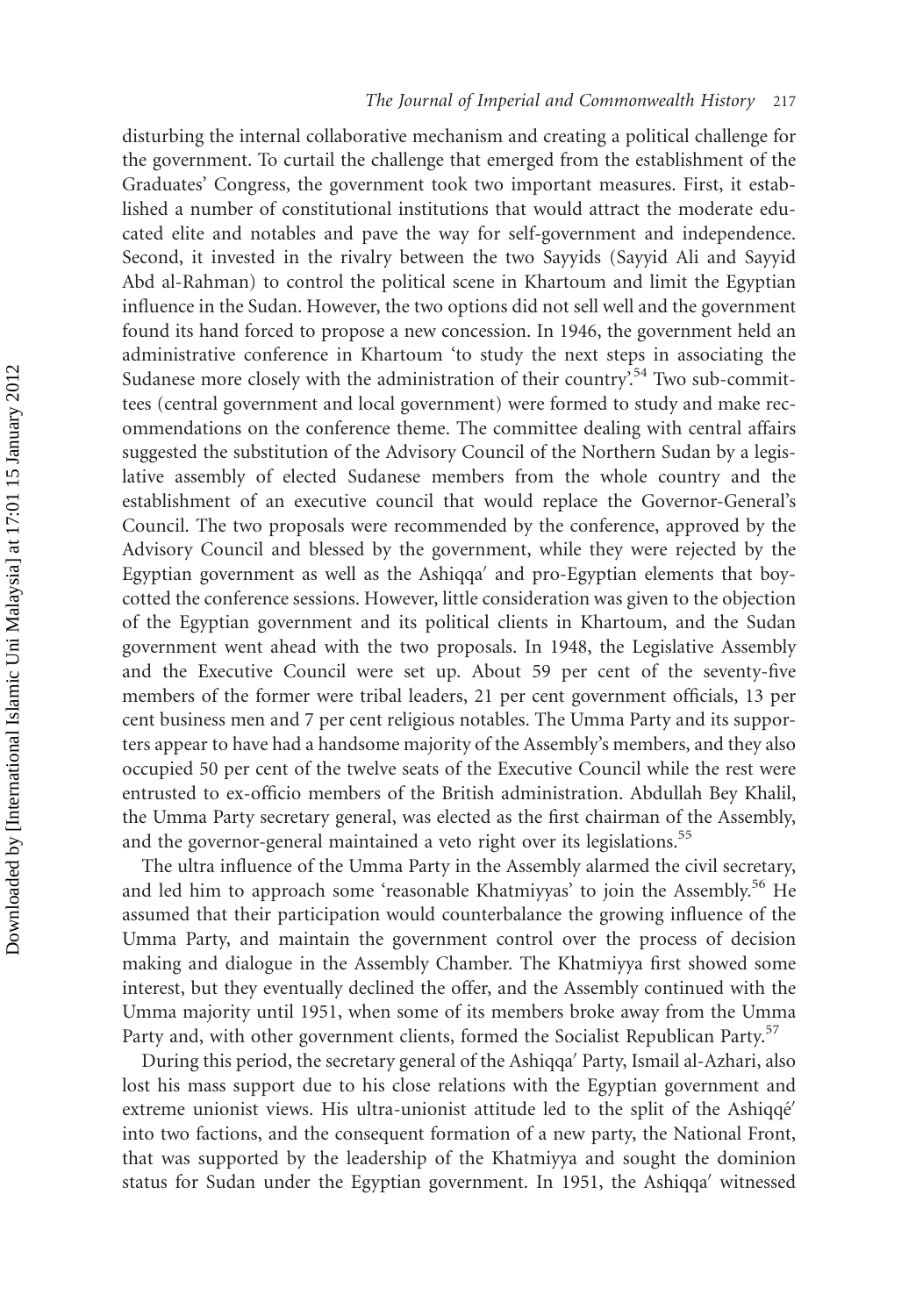#### 218 A. I. Abushouk

another split when Muhammad Nur al-Din formed a new party that enjoyed the support of al-Azhari political rivals. On the eve of the first general elections to parliament, the schism between the unionist parties and factions was healed by Egyptian intervention, and all parties were reunited under the umbrella of the National Unionist Party.<sup>58</sup>

#### IV

Towards the close of 1950, political excitement reached its climax in Khartoum and London, particularly when on 16 November 1950 a speech from the throne announced the intention of the Egyptian government to abrogate both the 1936 Treaty and the 1899 Condominium Agreement and demanded the unification of the Nile Valley under the Egyptian crown. The immediate reaction in Khartoum praised the abrogation of the two agreements, but varied on the issue of 'the Egyptian Crown' which was backed by the Ashiqqa′ and pro-Egyptian elements and firmly rejected by the Umma Party and the government's clients among the educated elite and tribal leaders. In the Legislative Assembly, Muhammad al-Almin al-Hajj of the Umma Party tabled the following motion:

We, the members of the Legislative Assembly of the Sudan are of opinion that the Sudan has now reached the stage at which self-government could be granted, and request Your Excellency to approach the Condominium Powers with a request that a joint declaration of the grant of self-government be made before the end of the Third Session of the First Assembly, so that the next election may be held on this basis.<sup>59</sup>

Muhammad al-Almin al-Hajj went on to argue that:

We have reached the stage where we ought to ask for more. We need powers to raise this Assembly to a status of a Parliament. The Executive Council should be an All-Sudanese Cabinet responsible to the Assembly ... Britain who gave Libya and Eritrea their independence and Egypt who shared that view should find their way to acceding to Sudanese demands. Mr. Bevin and Hamid Bey Zaki had made a statement to the effect that the next step would be self-government ... The next elections should be conducted on the understanding that representatives were elected to a fully responsible Parliament.<sup>60</sup>

The Sudan Political Service seems to have been taken by surprise by this challenge from the Legislative Assembly. The civil secretary, James Robertson (1945–53), had out of courtesy congratulated the mover of the motion and the leader of the Assembly, Abdullah Bey Khalil, but made it very clear that the Assembly was not empowered to ask for such drastic changes. He then asked for the adjournment of the debate for the following reasons:

First, as the original mover has said, the members of the Assembly were representatives, and it was one of the main features of a democratic system that members come to Parliament to represent their people's views. The great majority of the present members had come here without any mandate to make radical constitutional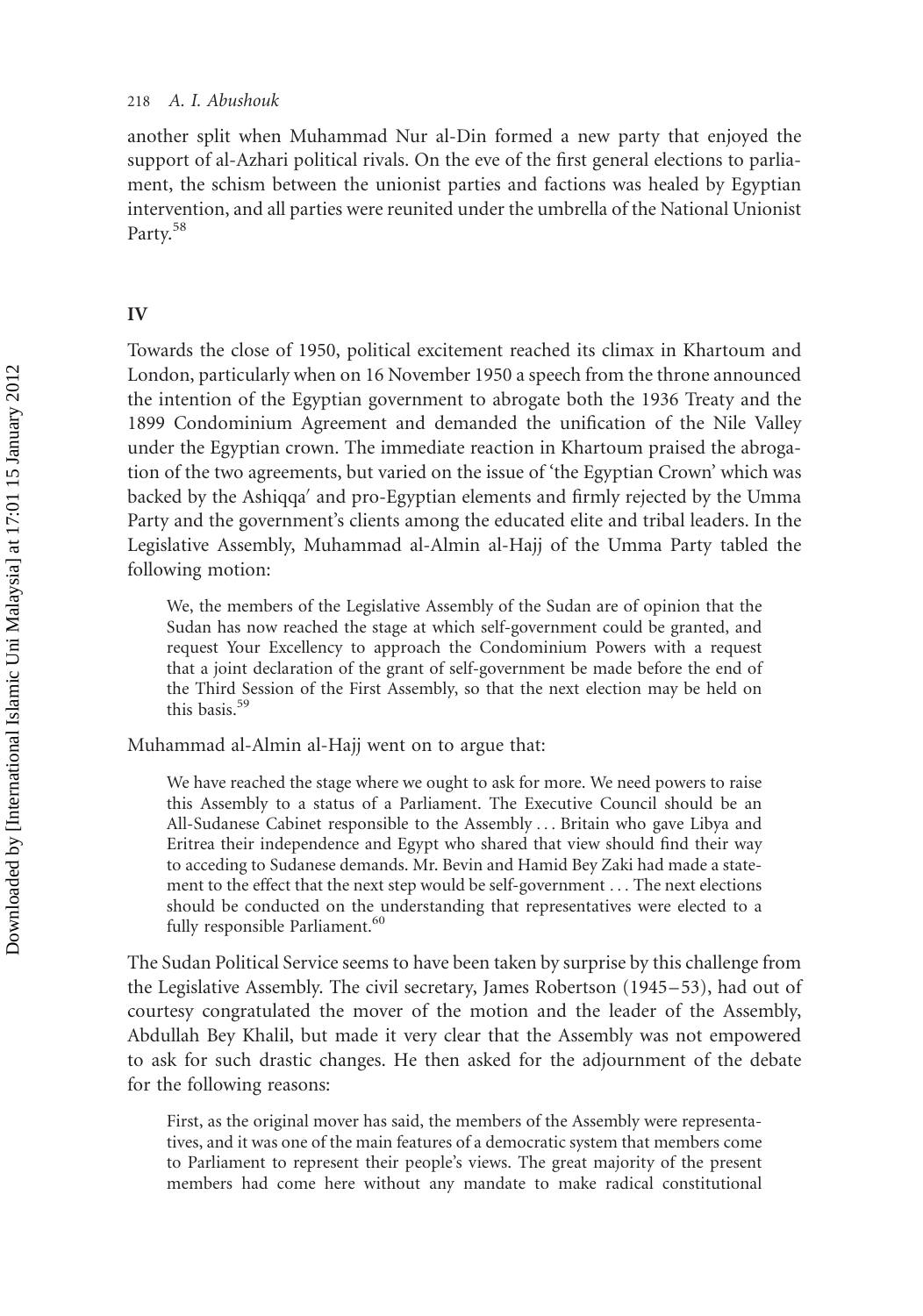changes. A great number of them came from far away, and were not able to consult their constituencies on this matter at any time, as the mover was.

Secondly, the Assembly had asked His Excellency to appoint two commissions to report on possible changes in the Constitution of this House. When these reports had been received and studied, they would know what improvements could be made with in the existing Constitutional status. [Therefore] the debate should be adjourned until these reports were received and examined.

[Thirdly, the civil secretary] knew that members had been persuaded to sign papers supporting the motion and others to sign papers opposing it. He had even heard that some members had signed both. This meant that the majority of members had come into the Chamber committed one way or the other, and were not therefore open to argument. The motion had better be postponed until next session ... the matter might be raised again in April or May, and that would still allow plenty of time for His Excellency to approach the Condominium Governments before the next sessions.<sup>61</sup>

The members of the Umma Party rejected the civil secretary's proposal and its political rationale. On their behalf, Muhammad al-Amin al-Hajj, again, argued that:

It was ridiculous for Sir James Robertson to say to the representatives of the people that they come here only to learn the method of government and not to decide upon important constitutional problems which directly affected the nation. They would not return to their constituencies except when the Assembly had adjourned. They had in fact a mandate from the whole nation and not a limited one from their particular constituencies. The Sudanese had cooperated with the present regime and hoped that it would help them to achieve self-government, but it seemed that the present regime was deserting the Sudanese. The terms of reference of the proposed commissions to enquire into possible amendments in the Legislative Assembly and Executive Council's Ordinance should be framed on the understanding that selfgovernment was the immediate goal. That would ensure that there would be a full Sudanese cabinet responsible for Parliament.<sup>62</sup>

This dialogue shows that there was no room for the civil secretary to manoeuvre since the Umma members were determined not to withdraw their motion or postpone the debate to the next session of the Assembly in April or May 1951. The only pragmatic alternative left for the civil secretary and his British colleagues in the Assembly was to approach the tribal and southern members of the Assembly to oppose the Umma's motion. After a series of negotiations, nazir Yusuf al-Ajab of the Blue Nile was instigated to propose the following amendment to the original motion:

We, the members of the Legislative Assembly of the Sudan are of opinion that the Sudan has made good progress towards the stage at which full self-government can be granted, and request Your Excellency to press on urgently with such measures which, while consistent with the maintenance of good government throughout the country, will ensure, not only that such self-government shall be full and complete, but also that, in working towards that end, all sections of the community and all parties may co-operate in developing the institutions of government so as to hasten the day when this is attained.<sup>63</sup>

Al-Ajab amendment was supported by Buth Diu of the Upper Nile Province, who criticised the original motion and proclaimed that 'the southern members would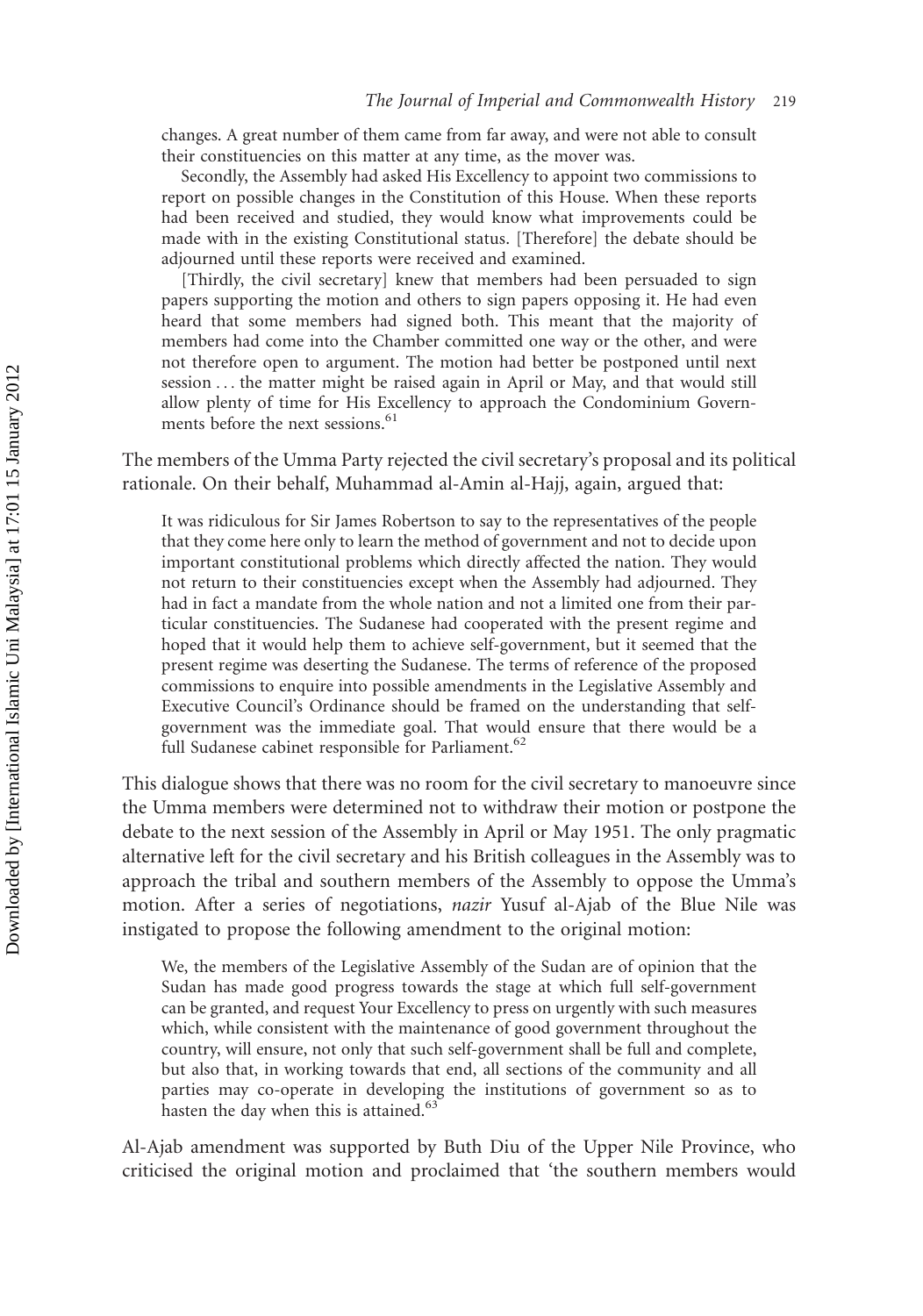withdraw from the Assembly if the motion was carried out', and by Stanislaus Paysama of the Bahr al-Ghazal Province, who denounced the prospect of self-government 'before a number of Southern Sudanese were sufficiently educated to fill high posts', while Abd al-Rahman Bahr al-Din of Dar Masalit asked for the postponement of the debate to give the members a chance to consult their constituencies, otherwise, 'they would merely be acquiescing to the dictates of the Umma Party'.<sup>64</sup>

The lengthy debate of this motion, which took place in the Assembly Hall on 13 December 1950, showed the temporary success of the government in dividing the house into two political blocs: the Umma and pro-Umma members who were not ready to compromise and the tribal and southern members who were in favour of the adjournment of the Assembly. Finally, however, the original motion was passed by the barest possible majority (39 votes to 38), which gave the governor-general the opportunity to veto it.<sup>65</sup>

Nevertheless, the whole process of this self-government debate was rejected by the Egyptian government on the grounds that the governor-general had no jurisdiction to allow such a debate on a sensitive political issue. The Egyptian prime minister, Mustafa al-Nahhas, sent the following telegram dated 14 December 1951 to the governorgeneral, Sir Robert Howe:

We learned that you have decided to table discussion by the Legislative Assembly proposition presented to Your Excellency by some members of that Assembly concerning the demand to grant the Sudan self-government. Egypt which is keen on the Sudanese enjoying self-government within the unity of Egypt and Sudan under the Egyptian Crown, considers that this is a purely political matter and does not fall within the jurisdiction of Sudan Government. Your Excellency, as representative of the two countries administering the Sudan, should not deal with or discuss this matter which at present is the object of political discussions taking place in London. As for the letter sent to you by El Sayed Saddik el Mahdy and his colleagues of el Umma Party, we resent its contents. This party does not represent the Sudan people. Please inform me with the immediate measures you have taken to stop this planned campaign meant to challenge the people of Egypt and Sudan.<sup>66</sup>

In his reply, Sir Robert Howe criticised the Egyptian government, and emphasised that there was 'no planned campaign against either the Egyptian or Sudan people'. He assured the Egyptian premier that he would not 'interfere with the exercise by the Sudanese of their rights to free speech inherent both in the laws ... in force in the Sudan and throughout the world'.<sup>67</sup>

This fluid political atmosphere encouraged the Umma's opponents in the Legislative Assembly to organise themselves into a political party, styled as the Socialist Republican Party, a name coined by Makki 'Abbas in 1947 in a series of articles published in his newspaper, al-Ra'd, promoting the noble merits of a socialist republican for the administration of the Sudan.<sup>68</sup> The idea was shared by a number of educated elite, tribal leaders and moderate intellectuals, 'who wished to dissociate themselves from ... Sayed Abdel Rahman el-Mahdi' and his aspiration to be king of an independent Sudan,<sup>69</sup> and committed themselves to the establishment of a centre party that would work for independence and the betterment of the Sudanese community. This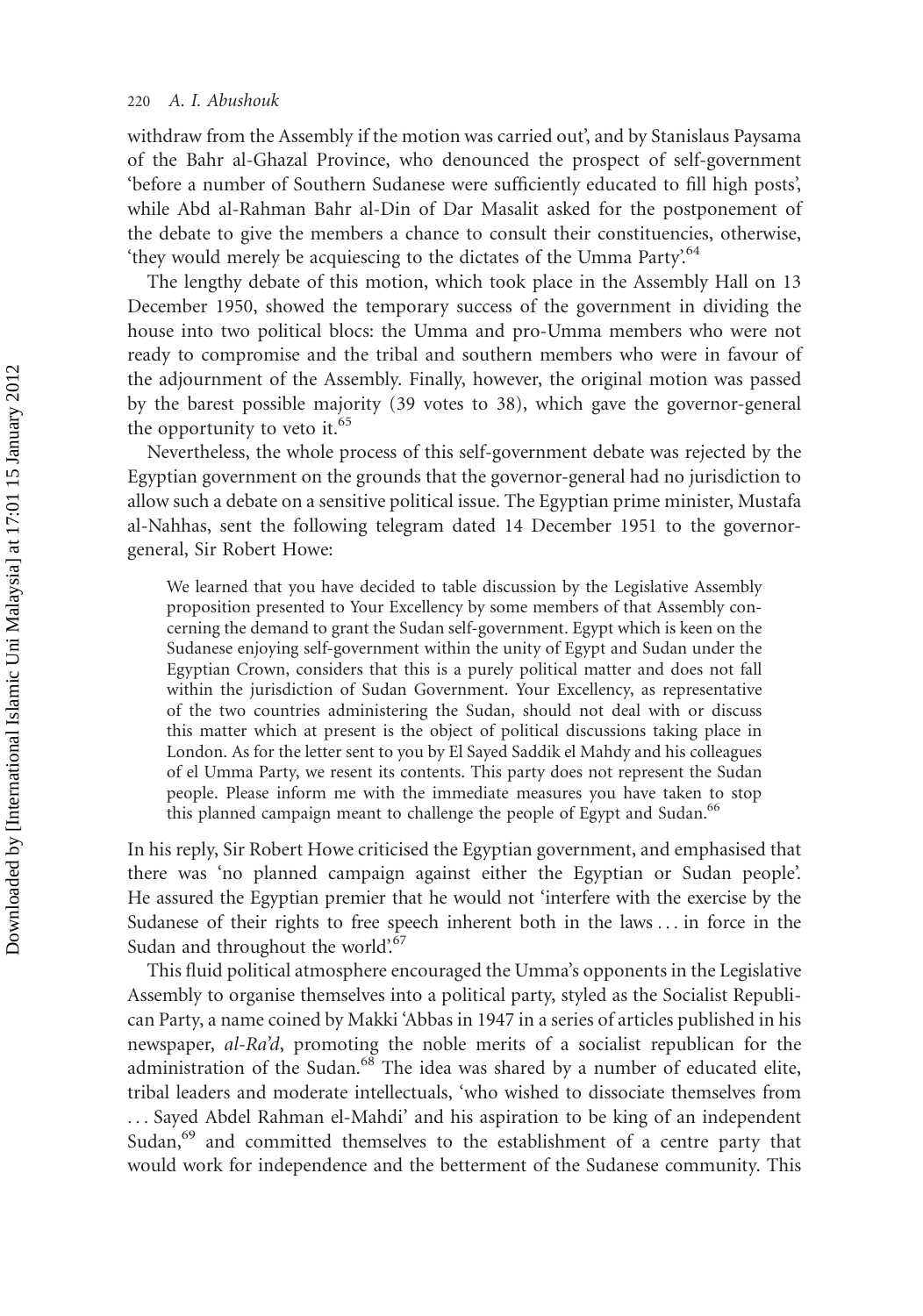proposal remained on the horizon until 15 November 1951, when a group of the Assembly members representing tribal leaders and the South held a press conference in the Legislative Assembly Hall, $^{70}$  in which they declared their promotion as follows:

We are not a political party but we believe that we speak for the overwhelming majority of the ordinary people of the Sudan. In our own constituencies and in those of members thinking as we do we represent directly ... 5,708,000 persons constituting 70 per cent of the Sudan's 8,500,000 population. Our view of the present situation is that whereas last year we favoured the attainment of full self-government in steady progressive steps, the recent unilateral action by Egypt in repudiating the 1899 Agreement had, in effect, destroyed the Condominium ...

We completely disagree with the proposal that an international commission appointed by the United Nations Organization should take over responsibility for government of the country. We believe this step would be disastrous. Other countries have had experience of the disagreement and dissension of such a commission. As members of the Legislative Assembly we know well if we were united we could bring great pressure on the Government to shape policy as we want it. We could have no such control or influence over an international commission. Until the time when the Sudan decides its own future and selects the head of the state who would be answerable to the Sudanese people, we are convinced the only hope of ordered steady progress in social, economic and constitutional field is for the Governor-General to continue as head of the state for maintaining a rational government in the Sudan.

We entirely repudiate the attempt by the Egyptian Government to bring the Sudan under the Egyptian Crown without consulting the Sudanese and to impose a constitution in the framing of which we have had no say. We do not want a paper constitution conceived in this country and fitted to our particular needs ... Whenever the advice or help of foreigners is required we should make use of foreign officials who have spent their working lives here through understanding our problems.<sup>71</sup>

The outcome of this press conference was that the key speakers, from the very beginning, dismissed the call for complete independence under a local monarchy and that of the unionist parties for the unity of the Nile Valley under the Egyptian crown. Both calls were branded as 'barren and bankrupt policies' that had already failed to 'win the support of many who believe in the question of independence', $72$  and the entrenched differences among their supporters and partisan gains had halted the development of the country. They argued that the crucial needs of the country were the 'unity of purpose, constructive policy and sound administration' that would not be achieved without cooperation with the existing regime that had sincerely backed 'the Sudan to stand on its feet politically and economically'. They argued that such a smart cooperation would lead to 'a fully self-governing constitution' and independence.<sup>73</sup>

A few days later, 'the non-party group members' held a meeting in Khartoum<sup>74</sup> and declared themselves as a political party given the name of Socialist Republican. Ibrahim Badri was elected as secretary general and the party constitution was approved later. Badrê was a former northern official with a good reputation in the South, where he had worked for many years. He seems to have been 'responsible for the unlikely name of Socialist Republicans for a group of conservative tribal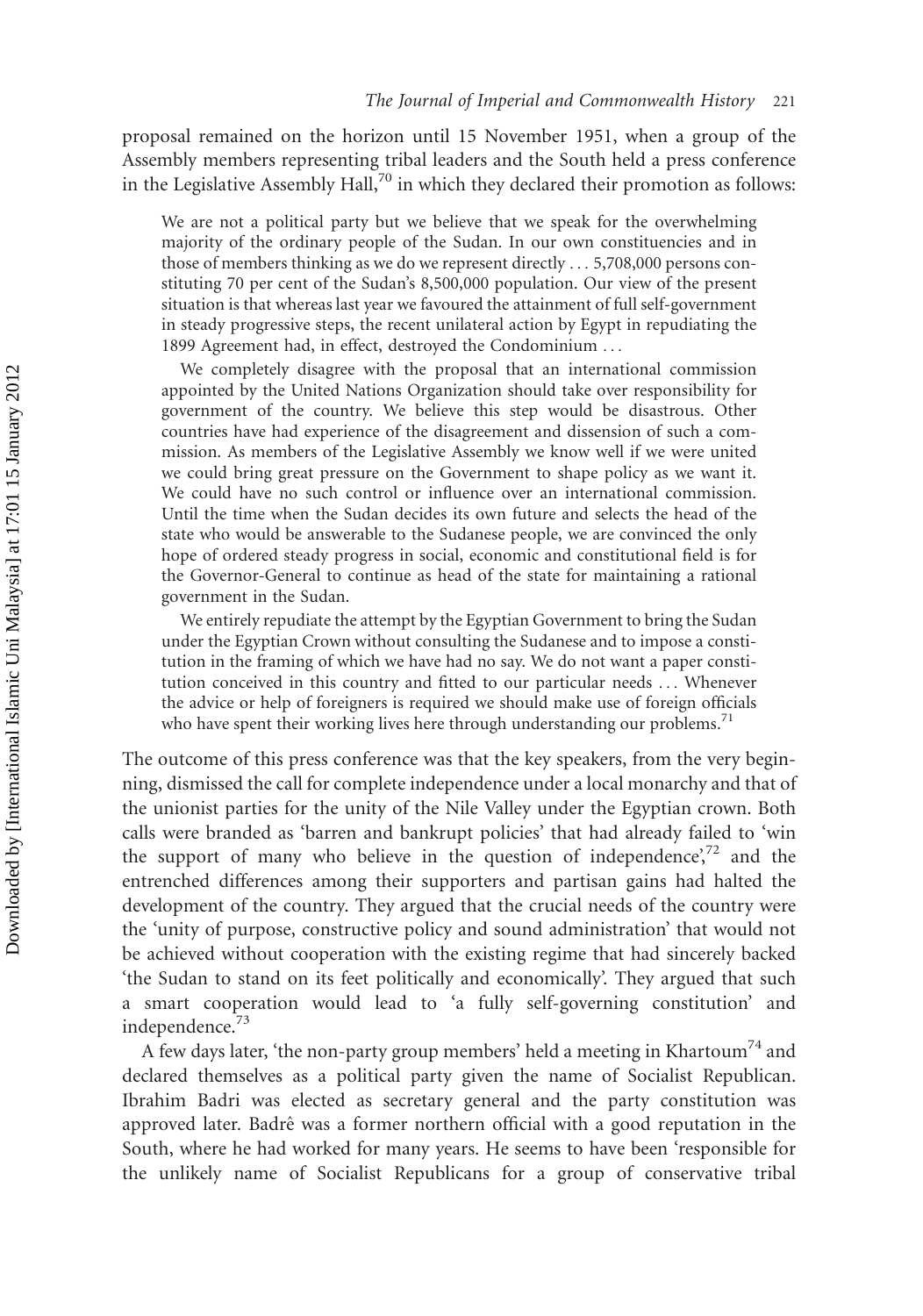leaders'.<sup>75</sup> His leadership and political thinking also encouraged a small group of the intelligentsia, formerly known as al-Ahrar (the Liberals), to join the party and then work together towards the establishment of a non-sectarian republican movement for the independence of the Sudan.<sup>76</sup> On 18 December the SRP published its aims in a long statement in the Khartoum local press, which criticised the political parties and attributed their failure to the deep-rooted difference between the political agendas of the pro-independence and unionists, and the centralisation of the national interests of the country round partisan and sectarian gains. The party was branded as 'Socialist' to suppress 'the appearance of any wealthy capitalist class in the country', and 'Republican' to counter 'the Pro-Independence call for a Mahdist Monarchy.<sup>77</sup> Thus, the founders of the SRP, most of whom were tribal leaders and high-ranking bureaucrats, ironically presented themselves as socialist and republican.<sup>78</sup> They then promised to establish a set of 'sound principles' for 'an independent Sudan Republic', probably seeking dominion status with Britain. They proclaimed that they had 33 per cent of support in Khartoum, 45 per cent in the Blue Nile, 50 per cent in Kassala, 83 per cent in Kordofan and 100 per cent in Darfur and the southern provinces.<sup>79</sup>

In Khartoum, the Socialist Republicans' call for British trusteeship, with the governor-general as head of the state until the Sudanese decided their future, was heavily criticised by the local press and political parties. The Umma Party, for instance, considered the establishment of the SRP 'as a stab in the back of the Sudanese political parties',<sup>80</sup> and Sayyid Abd al-Rahman 'had correctly viewed the SRP as a British intrigue to undermine his influence, and was out to destroy it at all costs'.<sup>81</sup> The Ashiqqa' shared the same views and considered the emergence of the new party as 'a British maneuver' instigated by the Sudan Political Service to counterbalance the growing influence of the Umma party in the Legislative Assembly.<sup>82</sup> In one of his letters to C. G. Davies, first in the Intelligence Department and latter in the civil secretary's office, R. Allen, head of the African Department in the Foreign Office, wrote:

Since the 'letter of the  $17<sup>th</sup>$  [November 1951] I have heard from Robertson that this new party had been standing well to a torrent of abuse in the local Khartoum Press, and that of individual members have faced up cheerfully to provide Wiggings from S.A.R. [Sayyid Abd al-Rahman], who has obviously been rattled by this defection of a group whom he considered to be his personal followers, and whose physical and robust support he has at times paraded before his political rivals. I think this party, if it develops, promises greater stability in the Sudan than the others, if for no other reason than that it is non-sectarian.<sup>83</sup>

On the one hand, this passage highlights the government's interest in establishing a centre party that would curtail the growing power of the sectarian forces. In his personal letter of 17 November 1951 to C. G. Davies, the civil secretary James Robertson criticised 'the intransigence of Sayed Abdel Rahman and Sayed Ali Mirghani in their personal relations' and showed how this disturbed political life in the Sudan. He went on to say: 'Every attempt in recent years to affect some measure of reconciliation has failed and I think we must assume that we are unlikely ever to make progress while the two leaders are alive.' The correspondence also reflects the government's frustration and underlines that the 'great mass of opinion' throughout the length and breadth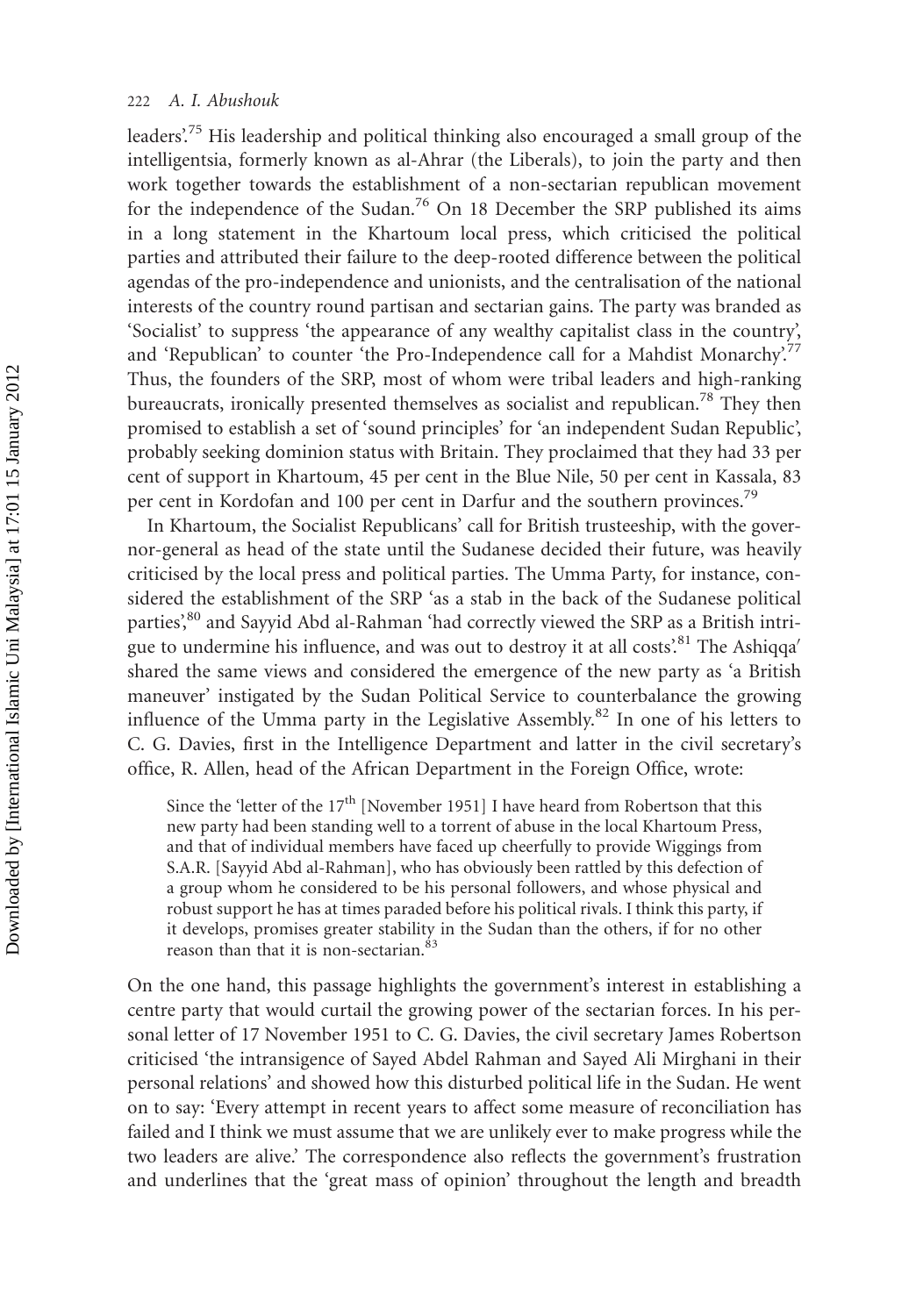of the country was 'heartily sick of both the secular quarrel of the two Sayyids and of the temporal manoeuvres of their politicians'. He then supported the SRP's manifesto on the grounds that it would lead to '(1) full self-government next year, (2) selfdetermination on a date which the Sudanese Parliament would fix when it thought the time was ripe, (3) a democratic republican regime in an independent Sudan, [and] (4) Sudan membership of the British Commonwealth of Nations'.84 At the same time, he drew the attention of his colleagues to the fact that the formation of such a centre party would create 'a dangerous split in the forces cooperating in the Assembly and Council', but in the long run the party could 'count on the powerful backing of a large proportion of the educated classes, citizens of property in the large towns and in the Gezira, and tribal leaders in the north and the South'.<sup>85</sup>

On the other hand, the passage reveals how Sayyid Abd al-Rahman was provoked by the 'defection of a group whom he considered to be his personal followers'. This reaction came as a result of his political calculation that the continuation of the SRP would distort his political image and strengthen the influence of his archenemy, Sayyid Ali al-Mirghani, who cautiously expressed his support to the party in private circles.<sup>86</sup> He therefore spared no effort to suppress the power of Socialist Republicans in the areas of his traditional influence. In Darfur Province, for instance, the Sayyid entered into direct confrontation with Ibrahim Musa Madibbu, the paramount chief of the Rizayqat, and Ali al-Ghali of the Habaniyya. He tried to oust them from power by supporting their tribal rivals and mobilising his followers against their leadership.87 This confrontation gave a clear political message to other tribal leaders who would hardly maintain full control in their territories without the patronage of Sayyid Abd al-Rahman, such as Mirghani Husayn Zaki al-Din, and those who had family relations with the leadership of the Ansar in Omdurman, like Babu Nimr of Dar Missariyya. Mirghani Husayn Zaki al-Din, from the very beginning, refused to support the tribal leaders in the Legislative Assembly, and Babu Nimr withdrew his support after the press conference of 16 November 1951.<sup>88</sup> The situation as a whole indicated that the majority of tribal leaders were very cautious in giving full sponsorship to the SRP, particularly when they realised that the political existence of their British patrons in the country would not last for long.

The rise of the SRP also broke down the chain of collaboration between the Khartoum government and Sayyid Abd al-Rahman, and paved the way for reconciliation between the Sayyid and the Egyptian government. The latter, for the first time in Egyptian history, entered into direct negotiation with 'Britain's most consistent anti-Egyptian ally, Sayyid Abd al-Rahman al-Mahdi'. It accepted the Sudan's right to selfdetermination, provided the Sudanese agreed to accept King Faruq's sovereignty until they decided their future. This apparently tactical move on the part of the Egyptian government was partially rejected by the Sayyid and his clients, but, at the same time, it opened the door to further negotiations. The abolition of the Egyptian monarchy in 1952 greatly contributed to the success of the subsequent Egyptian-Sudanese negotiations that resulted in the agreement of 12 February 1953. Sudanese politicians and political parties of all shades participated in these negotiations, and the process of the endorsement of the agreement included Britain's latest collaborator, the SRP.<sup>89</sup> The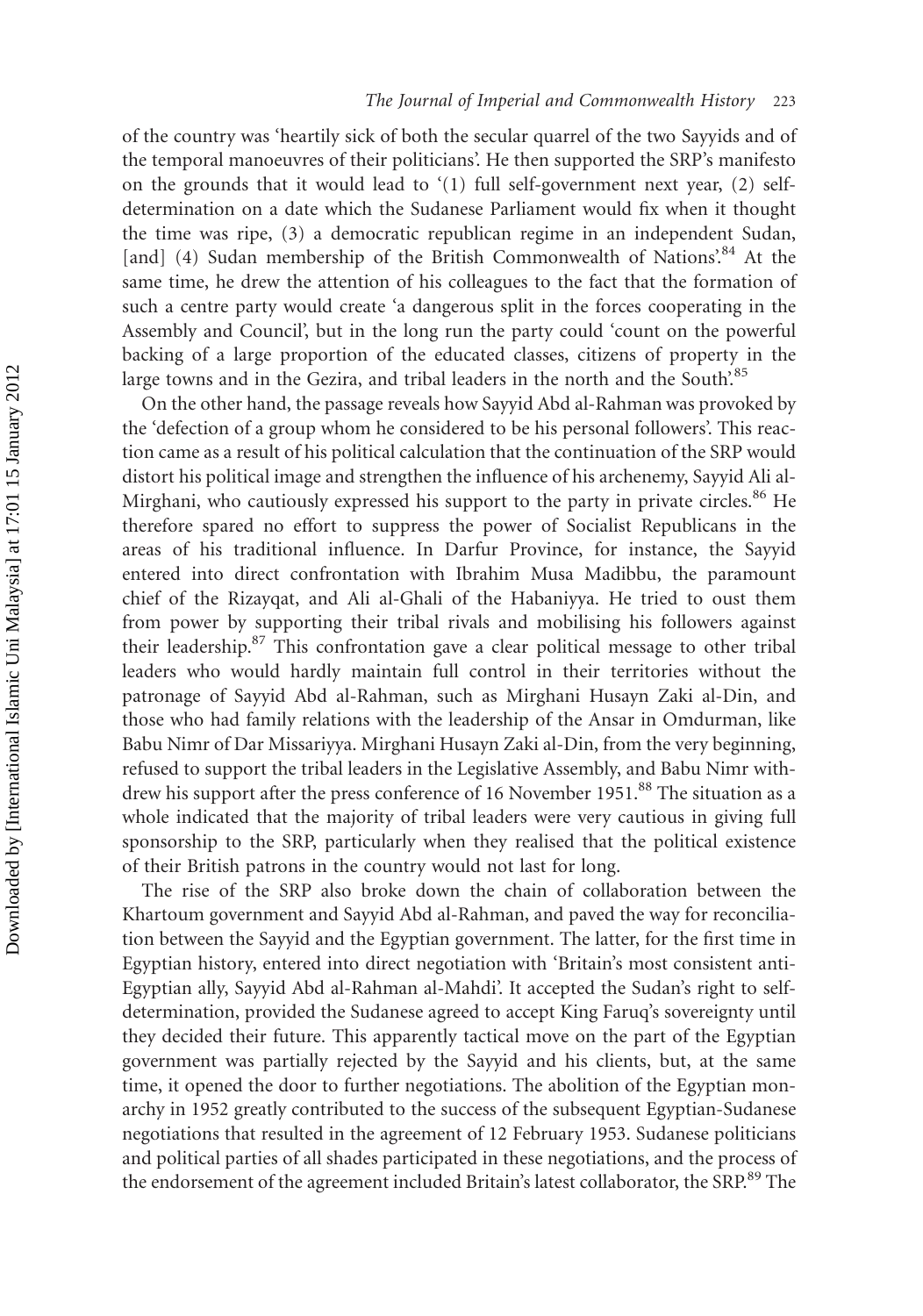negotiations focused on the amendments to the Self-Government Statute with particular reference to the governor-general's special responsibilities for the southern provinces, the mode of elections (direct or indirect) and Sudanisation.<sup>90</sup> The SRP opposed the abolition of the governor-general's special responsibilities for the southern provinces on the grounds that they were necessary to secure the unity of the country and satisfy the expectations of southern politicians who had no confidence in their northern counterparts. The party called for indirect elections in the rural areas where the vast majority of the voters were illiterate; and favoured a gradual Sudanisation of key administrative, professional and technical posts.<sup>91</sup>

In the modified Self-Government Statute, the governor-general's special responsibilities for southern provinces were rephrased as 'a special responsibility to ensure fair and equitable treatment to all the inhabitants of the various provinces of the Sudan'. An international Electoral Commission, consisting of three Sudanese, an Egyptian, a Briton, an American and an Indian as chairman, was set up<sup>92</sup> with wide terms of reference to prepare and organise the general elections. The Electoral Commission made important modifications to the electoral rules. It increased the number of direct-election constituencies from thirty-five to sixty-eight out of a total of ninety-two, and those of the graduates (i.e. those who had completed education to secondary standard) from three to five. As Holt argues, both modifications showed that 'the tide was now flowing for the urban politicians against the old tribal authorities'.93

As mentioned earlier, the split in the unionist parties on the eve of the general elections was temporarily healed by Egyptian intervention, and the parties were united under the banner of the National Unionist Party (NUP). However, in June 1953, a rift between Sayyid Ali al-Mirghani and the Egyptian government triggered the Sayyid to withdraw his support from the NUP, and it was generally assumed that he would support the SRP or the Independent Khatmiyya candidates in the parliamentary elections, thus 'leaving the pro-Egyptian faction in isolation'.<sup>94</sup> By this temporary withdrawal, the Sayyid seems to have tried tactically to achieve two objectives: first, to give a threatening gesture to the Egyptians not to support the Umma Party; and, second, to secure a greater say in the naming of NUP candidates for the parliamentary elections. Nevertheless, this political manoeuvre was misinterpreted by the secretary general of the SRP, Ibrahim Bardi, who proclaimed that he had received 'secret assurances' from al-Mirghani that the Khatmiyya would support the Socialist Republicans in the parliamentary elections. He also assumed that the deterioration of the Egyptian-Mirghani relations would encourage the pro-Egyptian elements to boycott the elections, a development that would offer the Socialist Republicans a handsome opportunity to get a large part of the Khatmi vote. Relying on these political speculations, Bardi refused to enter into a political alliance with the Umma Party against the National Unionists and Egyptian elements, assuming that such an alliance would frustrate the party support among independent Khatmiyyas.<sup>95</sup> In due course, the presumably secret assurances of al-Mirghani had evaporated, and Bardi realised that the SRP was 'caught between the strength of the Umma Party as the strongest "Independence" party and that of the N.U.P. as the stronghold of opposition to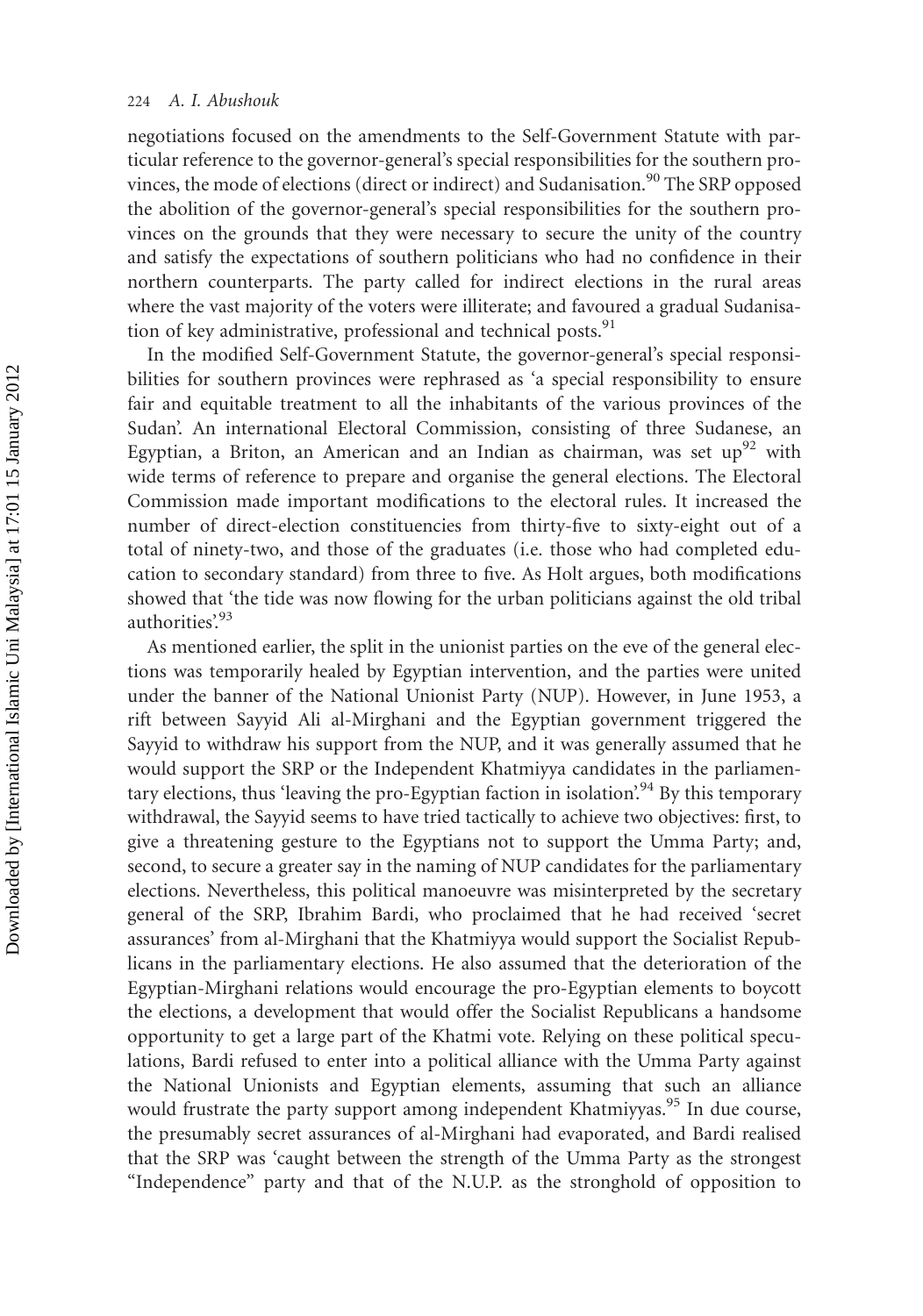Mahdist rule<sup>'.96</sup> To deal with this political reality, he directed his attention towards the South, where he had personal contacts. His commitment to the southern problem led him to sign the agreement of October 1952 with the Egyptian government, supporting the governor-general's special responsibilities in the southern provinces. This move gave the party short-lived support in the South, but discredited it in the North, where this agreement was heavily criticised and branded as a backward step in Egyptian-Sudanese negotiations for self-determination. A few months later, Bardi refused to sign the Egyptian-inspired declaration of 10 January 1953 on the grounds that it was not in harmony with the previous agreement signed by the party. This negative response put him in direct conflict with the two committee members, al-Dardiri Nuqud and Zayn al-Abdin Salih, who signed the declaration on behalf of the Socialist Republicans. Their decision seemed to have been taken on the understanding that the Socialist Republicans had no future in the South. In the North, the party also suffered the fate of being in the middle, where it faced the heat of the two competing political forces (the Umma and the Unionist parties) that did not tolerate its political existence. The lack of funds was another challenge that weakened the position of the party in its struggle with the National Unionists, who were fully supported by the Egyptian government, and the Umma Party, supported by Sayyid Abd al-Rahman and his political clients. The party was then squeezed into insignificance in comparison to the Umma and the Unionists, and ended up by fielding only sixteen candidates, three of whom were returned largely on a personal vote,  $97$  while the NUP obtained an overall majority in the House of Representatives (fifty-one seats out of ninetyseven) and the Senate (thirty-two seats out of 50). In the House of Representatives, the Umma Party won twenty-two; and the remaining twenty-four seats were divided between the Southern Party (nine), SRP (three), the Anti-Imperialist Front (one) and independent members (eleven). In the Senate House, the Umma Party got seven; and the remaining eleven seats were divided between the Southern Party (four), SRP (one) and independent members (six) (see Table 1).<sup>98</sup> This large majority enabled the NUP to form a unionist government chaired by Ismail al-Azhari as the first Sudanese prime minister.

The 1953 elections showed that the SRP, which had been hailed by British officials as a major breakthrough in the familiar pattern of Sudanese politics, did not have enough political credibility to mobilise independent political power on the national level. Therefore, the crushing defeat of the party in the first parliamentary elections was expected, while the loss of the Umma was surprisingly far from what the party had anticipated. Sayyid Abd al-Rahman considered the election results as 'a severe blow to his personal prestige and pride', and informed D. M. H. Riches, a Foreign Office official at the United Kingdom Trade Commission in Khartoum, that 'he could not face being present at the opening of Parliament' and instead he would leave for Aba Island before the end of the year.<sup>99</sup> Consequently, the party denounced the validity of the elections, crossly condemned the Egyptian intervention in favour of the National Unionists and promised to take necessary measures that would secure the independence of the Sudan.<sup>100</sup> After recovering its balance, the Umma Party had, however, decided to 'continue its struggle for independence or at least for influence against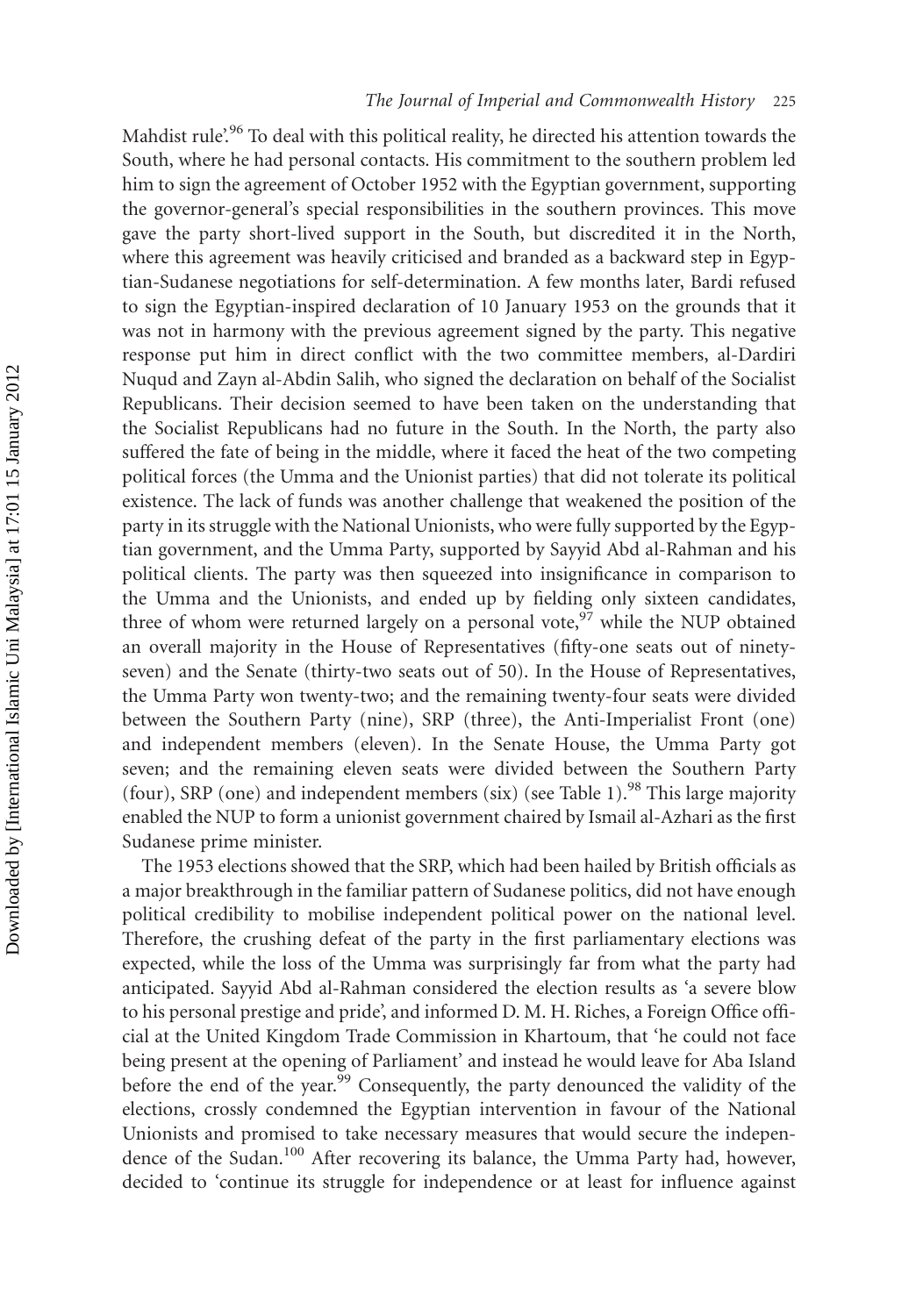| <b>Table 1</b> Representation of Political Parties in House of Representatives and Senate |  |
|-------------------------------------------------------------------------------------------|--|
|-------------------------------------------------------------------------------------------|--|

|                                | By nomination | By election | Total |
|--------------------------------|---------------|-------------|-------|
| House of Representatives       |               |             |       |
| National Unionist Party        |               | 51          | 51    |
| Umma Party                     |               | 22          | 22    |
| Southern Party                 |               | 10          | 10    |
| Independents (north)           |               | 04          | 04    |
| Independents (south)           |               | 04          | 04    |
| Socialist Republican Party     |               | 03          | 03    |
| Southern Political Association |               | 02          | 02    |
| Anti-Imperialist Front         |               | 01          | 01    |
| Total                          |               | 97          | 97    |
| Senate                         |               |             |       |
| National Unionist Party        | 10            | 22          | 32    |
| Umma Party                     | 04            | 03          | 07    |
| Southern Party                 | 01            | 03          | 04    |
| Independents (north)           | 02            | 01          | 03    |
| Independents (south)           | 02            | 01          | 03    |
| Socialist Republican Party     | 01            | 00          | 01    |
| Total                          | 20            | 30          | 50    |

Sayid Ali<sup>'101</sup> Its ring-leaders were advised by the British 'to reorganise themselves on a broad political basis and not on a restricted sectarian one, to try to form a strong and coherent independence front, and to be vigilant and resist openly and courageously Egyptian propaganda and Egyptian or Unionist attempts to go beyond the agreement both in Parliament or outside'.<sup>102</sup> Accordingly, the Umma Party declared its intention to organise an independent front composed of themselves, southerners, the SRP and northern independents, together with any independent Khatmiyya who could be detached from the National Unionists.103 Emissaries were sent to the South to concert an arrangement with the southerners, and in Khartoum Sayyid Siddiq al-Mahdi,<sup>104</sup> president of the Umma Party, approached the secretary general of the SRP, Ibrahim Bardi, and had 'a satisfactory conversation' with him, but the latter wished to 'keep the intention to co-operate closely a secret for fear of frightening off the handful of N.U.P members' whom they were hoping to detach.<sup>105</sup> In early 1954, there was some progress in the establishment of the 'Independence Bloc', which the Umma appeared to have decided to sponsor wholeheartedly. However, the secretary general of the SRP did not publicly announce his support for the Independence Front on the grounds that his party would 'adopt an open-minded attitude in Parliament', voting with the NUP on occasions when the NUP's proposals were in the interests of the country and against them when they were not.<sup>106</sup> This hesitant attitude seemed to have been a tactical one, because the three members of the SRP in parliament eventually declared their support to the opposition.<sup>107</sup> In the debate of 16 August 1955 for self-determination in Parliament, nazir Yusuf al-Ajab seconded the opposition proposal and claimed that 'the Sudanese people would never again consent to live under foreign rule ... and asked for the replacement of the flag of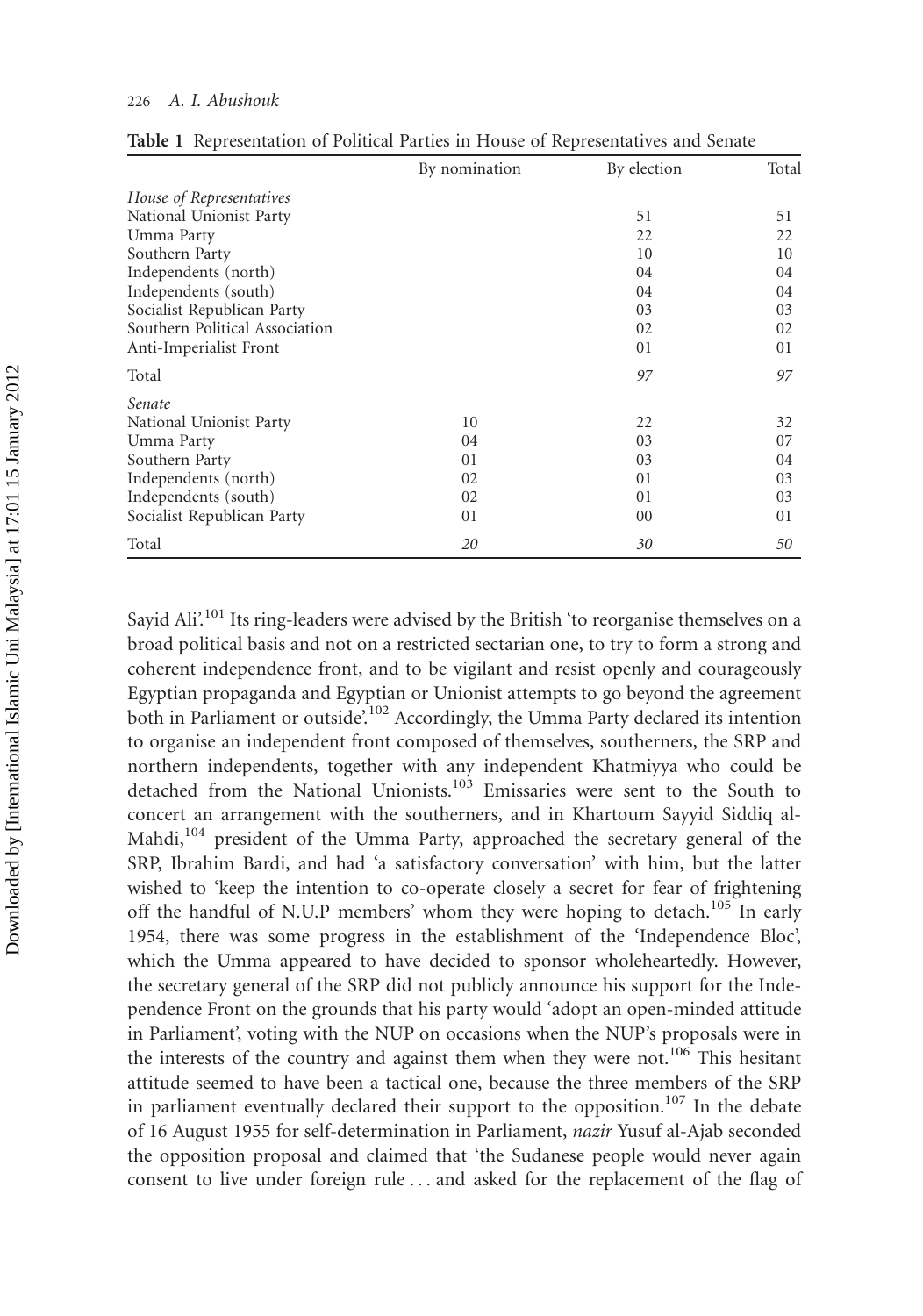the Condomini by a Sudanese national flag.<sup>108</sup> This motion was later adopted by the ruling party and passed by both the House of Representatives and the Senate on 19 December 1955. Thus the first day of January 1956 marked the end of the old order and the birth of a new era in the modern history of the Sudan. The Union Jack and the stars and crescent of Egypt were hauled down, and the blue, yellow and green flag of the new Republic of the Sudan was flown for the first time over the former palace of the governor-general.

#### V

The above discussion highlights the gradual breakdown of the collaboration mechanism set up by the Anglo-Egyptian colonial administration, and examines the rise of the Sudanese political parties and their drive towards independence. The three major collaborators who controlled the political landscape during this period were the modern educated elite, the sectarian leaders and the tribal figures, who organised themselves in the form of modern political parties. On the eve of independence, these political parties functioned under the close supervision of the central colonial authority, which organised their political rotation in preordained orbits. With independence, the balance was upset, the sun (central authority) disappeared, the planets (political parties/sectoral forces) found themselves free from its pull and there was no substitute sun.<sup>109</sup> In other words, the central authority of the post-independence 'state had become weak, and power itself had become a weapon in the hands of sectoral forces that used it to further their interests'.<sup>110</sup> Thus, the practice of the first democracy was marked by factional struggles and divisive personal conflict that made it virtually impossible to establish an effective political leadership in the country. This complex situation brought in a military regime (1958–64) that banned political parties and suspended the electoral system altogether. The coup was welcomed by Sayyid Ali al-Mirghani, and, with some more reservations, by Sayyid Abd al-Rahman al-Mahdi, but the firm opposition of the urban-based political activists had forced the Supreme Council of the Armed Forces to step down on 21 October 1964. As a result, the intelligentsia formed a body known as the Professional Front and many hoped that under its leadership, 'rather than that of the discredited politicians of the earlier period, vigorous efforts to solve the country's social, political and economic problems would be initiated'.<sup>111</sup> A transitional government (1964–65), backed by the Communist Party, was formed, which declared its intention to restore the multi-party system and dissolve the system of native administration in the rural areas. To strengthen the power of the modern forces and weaken that of the traditional parties, numerous occupational constituencies were suggested, and a decision was passed for the dissolution of native administration in the northern Sudan. The first proposal was immediately rejected by the Umma and National Unionist parties in favour of territorial representation, and the second was opposed by tribal leaders who delayed its implementation until the transitional government resigned from office in favour of a new coalition government chaired by an Umma premier, Muhammad Ahmad Mahjub. The second parliamentary era (1964–69) also failed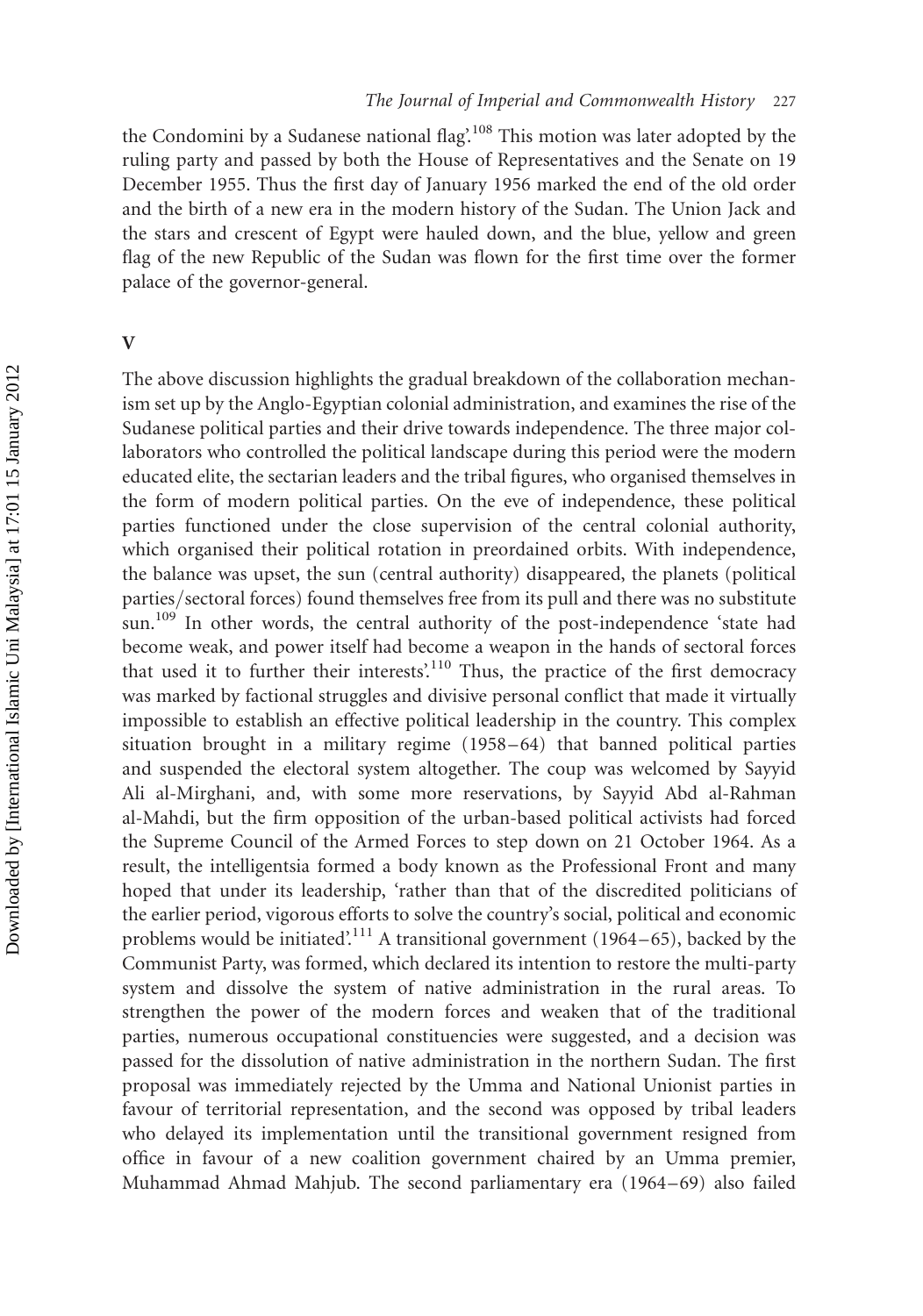to offer a unifying ideology or a charismatic leadership that would evolve practical programmes for national development. The outcome was tension and conflict between political parties and the civil service, the executive authority and the judiciary, and among the contradictory and competing sectoral interests. This state of confusion and chaos left everyone dreaming of salvation that would sweep all the chaos away and unite the people of the country. On 25 May 1969, the democratic coalition government was overthrown by a military coup led by General Ja'afar Nimayri and backed by many intellectuals and left-wing politicians. The new leaders banned the political parties right away, dismissed the democratic system and abolished native administration. Instead, they set up a 'socialist government' and subordinate institutions in various fields of life on the grounds that these institutions would widen the scope of popular participation in local government, break down the tribal and sectarian centres of power and pave the way for a new social order that would satisfy the expectations of the ordinary people in the country. All these illusory promises did not come true, and in April 1985, the Nimayreˆ regime was overthrown by a popular uprising that reinstated democracy and a multi-party system. The members of the former triple (sectarian-tribal-educated) alliance renewed their clientelistic ties and entered the 1986 general elections against the new modern forces such as the national Islamic Front and the Sudan Communist Party. The traditional forces (the Umma and the Unionists) again won the general elections and formed what proved to be a weak coalition government under the premiership of Sayyid al-Sadiq al-Mahdi (1986– 89). After three years of factional struggles and political rivalries, the democratic government was once more toppled by a military coup organised and executed by the National Islamic Front. In short, this historical survey highlights the failure of the national political parties and post-independent governments (civilian and military), and shows how they fell short of creating structures and consensus to overcome factionalism and personal enmities that characterised Sudanese politics. Thus, the country as a whole 'seems endlessly trapped in a cycle of ineffective civilian and military regimes, with neither form of rule apparently capable of breaking out the vicious circle of decay'.<sup>112</sup>

#### Notes

- [1] Robinson, 'Non-European Foundations of European Imperialism', 117.
- [2] Ibid.
- [3] Ibid., 120.
- [4] Ibid., 117.
- [5] Ibid., 139.
- [6] Ibid., 138.
- [7] Ibid.
- [8] Ibid., 134.
- [9] Ibid., 133.
- [10] Ibid.
- [11] Horatio Herbert Kitchener (1850–1916), the first governor-general of the Anglo-Egyptian Sudan (1898–99). He was born in Ireland in 1850 and commissioned to the Royal Engineers in 1870. He spent much of his early career surveying Palestine and Cyprus for the Palestine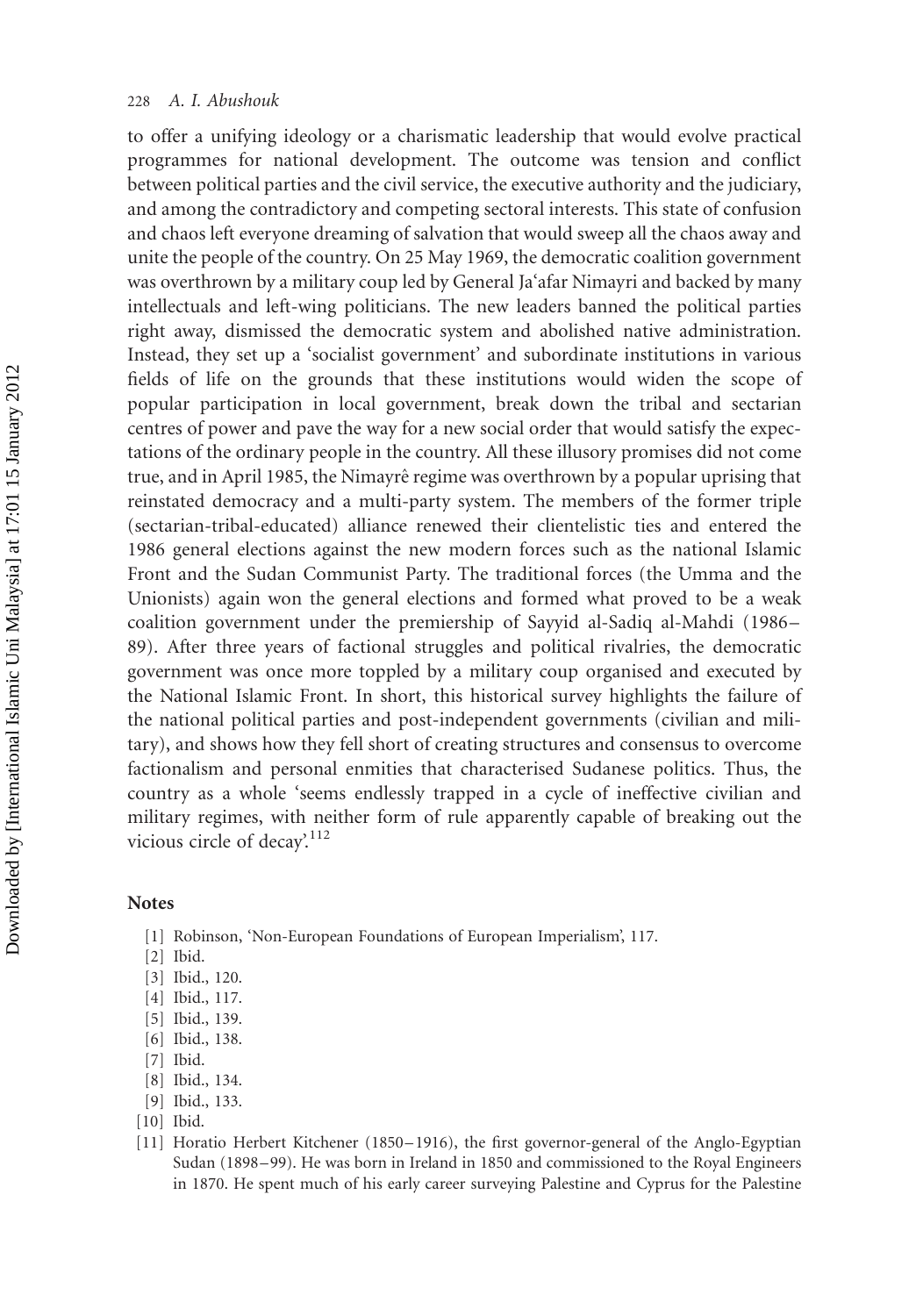Exportation Fund. In 1882, he entered the Egyptian army and joined the unsuccessful Nile Expedition of 1884–85. A decade later, he was appointed as a sirdar of the Egyptian army and given command of the forces launched for the 'reconquest' of the Sudan. After the defeat of the Mahdist armies at the battle of Omdurman (Karari) in 1898, Kitchener was appointed as governor-general of the Anglo-Egyptian Sudan, but his appointment came to a premature end in December 1899, when he was transferred to South Africa to serve as a chief-of-staff to Lord Roberts. He spent the rest of his career in the British army serving in various administrative and military capacities and working in different parts of the British colonies until his death in 1916. For details, see Hill, Biographical Dictionary of the Sudan,  $203 - 05$ .

- [12] Memorandum to Mudirs, 1899, PRO, FO 78/5022/13244. For more details on the implementation of this memorandum, see Abushouk and Bjørkelo, eds, The Principle of Native Administration.
- [13] For further details on Turco-Egyptian Egyptian local administration, see Hill, Egypt in the Sudan.
- [14] For further details, see Abushouk, 'Dar Bidayriyya Nazirate'.
- [15] For further details, see Davies, The Camel's Back; Ahmad, Shaykhs and Followers; Asad, The Kababish Arabs; Cunnison, Baggara Arabs; Ñawad, 'Native Administration'; Abushouk, 'Dér Bidayriyya Nazirate', 181–82.
- [16] Memorandum to Mudirs, 1899, PRO, FO 78/5022/13244. The term fakê (or fiki) is a Sudanese colloquial rendition of faqih: Muslim holy man; in the broadest sense, any individual known for religious propensities.
- [17] Warburg, Egypt and the Sudan, 15.
- [18] Sayyid Ali al-Mirghani (1884–1968) was the head of one of the most influential Sufi orders in the Sudan, the Khatmiyya. His ancestors came to the Sudan from the Hijaz and claimed a holy descent from the Prophet Muhammad via his daughter Fatima, the wife of Ali ibn Abi Talib. His grandfather, Muhammad Uthman al-Mirghani (1793–1853) came to the Sudan in 1817 and laid down the foundations of the Khatmiyya tariqa. When Muhammad Ahmad al-Mahdi revolted against the Turco-Egyptian regime Sayyid Ali was with his father in Kassala, where the Khatmiyya followers declared their opposition to the Mahdist cause. After the Mahdist maintained their control over the Sudan Sayyid Ali and his father left the country and took their political refuge in Cairo. After the overthrow of the Mahdist regime he returned to the Sudan and transferred the headquarters of the Khatmiyya tariqa from Kassala to Khartoum North. During this period he showed a certain degree of support to the colonial regime and later on his followers acted as grass-roots supporters of the Unionist Party and as traditional rivals of the Ansar (the Mahdists). For details, see Mohammad, 'Contribution of Sayed Ali al-Mirghani'.
- [19] Warburg, 'Popular Islam and Tribal Leadership', 254.
- [20] Ibid., 253. For further details, see Ibrahim, 'Mahdist Risings', 40–71.
- [21] For further details on Wingate's religious policy, see Warburg, The Sudan under Wingate.
- [22] Sayyid Abd al-Rahman al-Mahdi (1885–1959) was the posthumous son of Muhammad Ahmad al-Mahdi (1844–85). He had inherited the allegiance of the thousands of Sudanese who had followed his father. He then utilised this support and his unique relationship with the British colonisers to establish his politico-religious career as Imam of the Ansar sect and patron of the Ummah Party. His followers designated him as the father of independence and architect of the Sudanese Nationalist Movement against the Anglo-Egyptian colonial rule. See Ibrahim, Al-Imam Abd al-Rahman al-Mahdi.
- [23] Ibid., 67.
- [24] Report on the Finance, 15; Currie, 'Education Experiment', 41–42; Griffiths, Experiment in Education, 6.
- [25] Bashir, Educational Development in the Sudan, 55; Sharkey, Living with Colonialism, 76–85.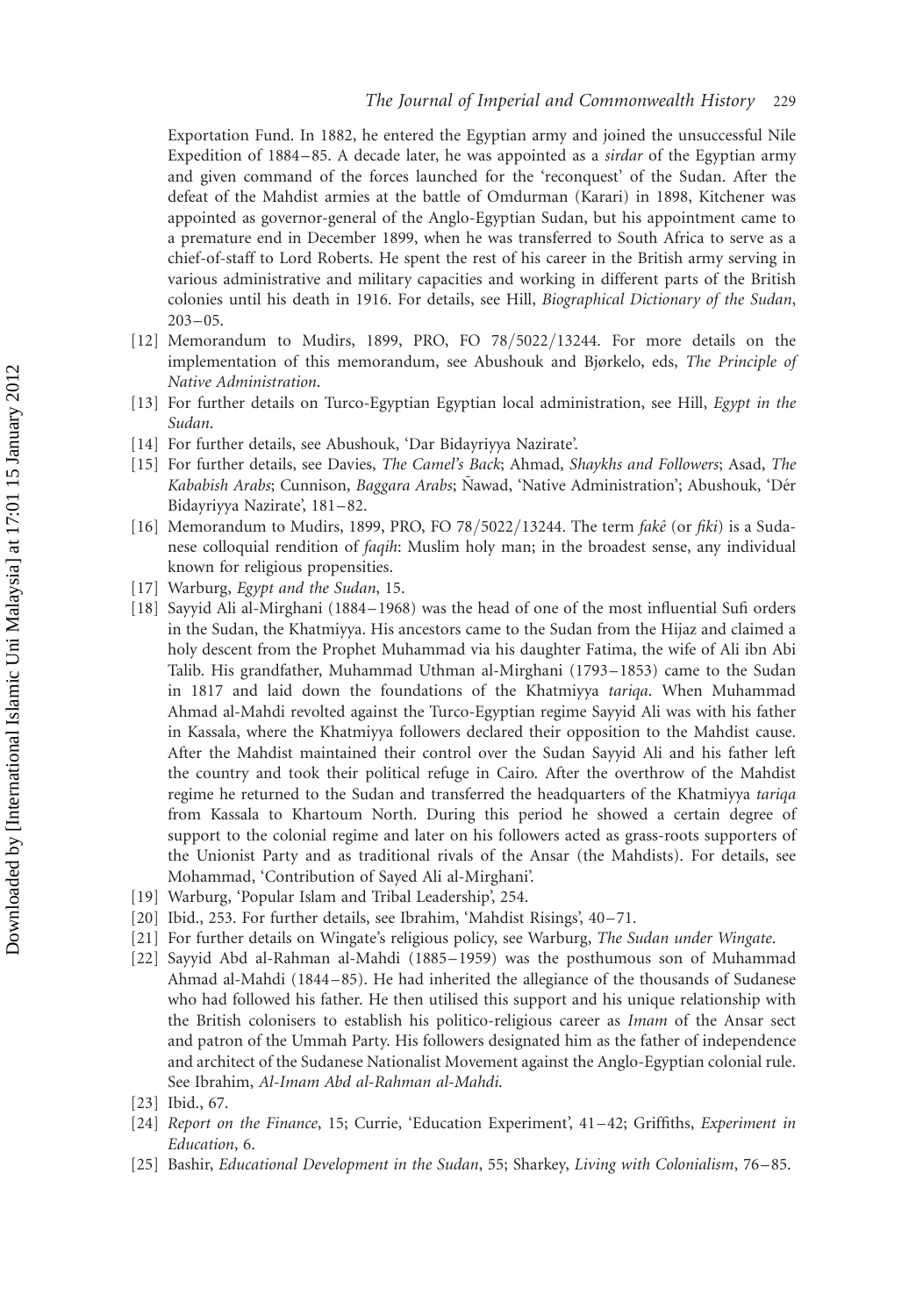- 230 A. I. Abushouk
- [26] Letter from C. Browne, Berber governor, to the Northern Governors' Meeting, 1920, NRO, Civsec, 1/9/30, National Record Office (NRO), Khartoum.
- [27] For details on the 1924 demonstrations, see Bakheit, 'British Administration', 64–112.
- [28] The number of *ma'mur* and sub-*mamur* shrank from 222 in 1921 to only seventy by the end of 1939. See Newbold, 'Note on Sub-Inspectors', SAD, 716/1/32.
- [29] Daud al-Khalifa Abdullahi to the Governor of Kordofan, 3 March 1935, NRO, Kordofan,  $1/1/1$ .
- [30] For details, see Niblock, Class and Power in Sudan, 54–59.
- [31] C. Browne, Berger governor, to the Northern Governors' Meeting, 1920, NRO, Civsec, 1/9/ 30.
- [32] Sir Lee Stack, 'Note on the Growth of National Aspiration in the Sudan', 1919, SAD, 204/1/ 55-61; Abushouk and Bjørkelo, eds, The Principles of Native Administration, 75.
- [33] Maffey, 'The Administration of the Sudan', 1927, NRO, Civsec, 1/9/33.
- [34] Bashir, Educational Development in the Sudan, 78.
- [35] Lee Stack (1880–1924), British military officer and governor general of the Sudan. Seconded from the Egyptian army to the Sudan government in 1904. Acted as private secretary to the governor general (1904–07), Sudan agent and director of intelligence in Cairo (1908–14), acting governor general (1917) and governor general (1919–24). Assassinated in Cairo in 1924. MacMichael, The Sudan Political Service, 14.
- [36] Daly, Imperial Sudan, 72, 77.
- [37] Ibrahim, 'Role of Sayyid Abd al-Rahman al-Mahdi', 20.
- [38] Newbold, 'Share of the Sudanese in the Sudan Government', 8.
- [39] Nawad, Native Administration, 151-79.
- [40] Bakheit, 'The Condominium and Indirect Rule', 31.
- [41] Mahgoub, Democracy on Trial, 42; Abbas, The Sudan Question, 108-09.
- [42] For full text, see Sir M Lampson to Mr. Eden, enclosures: despatches from Sir H. Huddleston, 22 May 1942, PRO, FO 371/31587, no. 2664. For further details on correspondence between the Graduates' Congress and Khartoum government, see Johnson, ed., British Documents, vol. 5, Sudan, part I, I942–50, 1–27; Henderson, Making of the Modern Sudan, 542–45.
- [43] For details, see Mohammed, 'Contribution of Sayed Ali al-Mirghani', 305–24; Deng and Daly, Bonds of Silk, 71–84; Taha, ed., Al-Sudan li al-Sudaniyyin, 61; Daly, Imperial Sudan,159.
- [44] Bakheit, 'The Condominium and Indirect Rule', 30.
- [45] Ordinary members representing province councils: Kordofan: Babu Uthman Nimr (Misiriyya), Yahya Ahmad Umar (Jawamana) and Khalil Akasha (merchant-al-Ubayyid). Kassala: Muhammad Abu Sinn (Shukriyya), Abdallah Bakr (Dar Bakr) and Muhammad Al-Amin Tirik (Hadandawa). Darfur: Ibrahim Musa Madibbu (Rizayqat), Muhammad Bahr al-Din (Masalit) and Maqdum Abd al-Rahman Adm Rijjal (southern magumate). Northern: Ayuba Abd al-Majid (native administrator-Berber), al-Zubayr Hamad al-Malik (native administrator-Dongola) and Uthman Abd al-Qadir (merchant— Halfa). Blue Nile: Makk Hasan Adlan (makk—Funj district), Idris Abd al-Qadir Habbani (Hasaniyya) and Ahmad al-Hajj Yusuf Adam (native administrator—central district, Gazira). Khartoum: Mirghani Hamza (engineer), Muhammad Ali Shawqi (assistant registrar of land), Sarur Muhammad Ramli (native administrator-Khartoum north).

Ordinary appointed: E. A. Turner (manager of Barclays Bank-Khartoum), Mustafa Abu Illa (merchant-Omdurman), Abu Shamma Abd al-Mahmud (Omdurman notable), Ali Badri (Sudan medical service), Ahmad Uthman al-Qadi (Omdurman notable), Yaqub Ali Hilu Q21 (Omdurman notable), Ahmad Sayyid al-Fil (Omdurman notable), Abd al-Karim Muhammad, (Omdurman notable), Abdallah Khalil (military officer) and Nuh Abdullah Hamza, (ex-m'amur). See Proceedings of the Advisory Council for the Northern Sudan.

- [46] For further details, see Abushouk, 'Dar Bidayriyya Nazirate', 181–82.
- [47] Quoted from Cudsi, 'Rise of Political Parties', 271.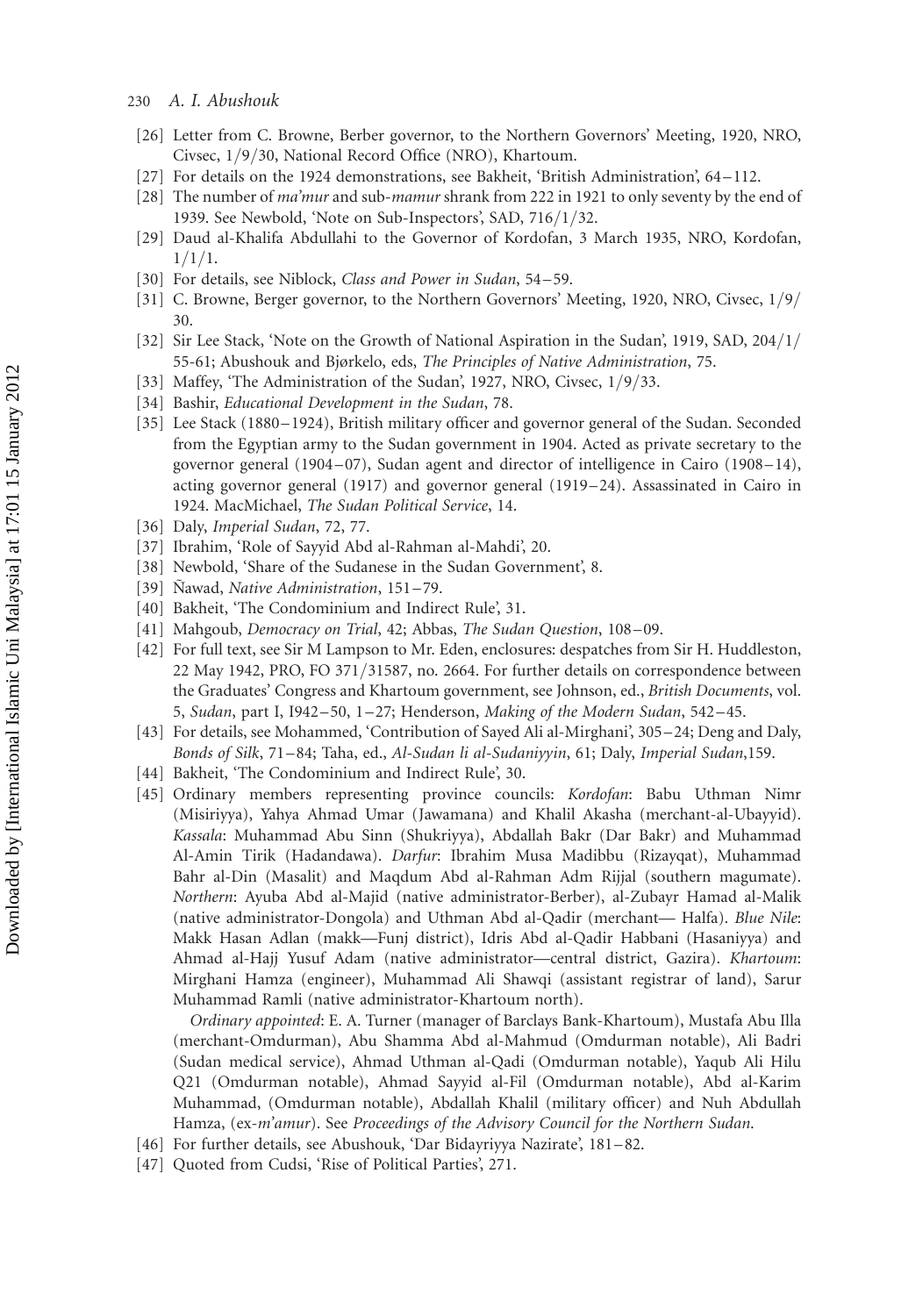- [48] Sir M. Lampson to Mr. Eden on Advisory Council of the Northern Sudan, 10 April 1943, PRO, FO 371/35576, no 1773; F. D. Rugman (acting governor-general) to T. A. Shore on Advisory Council for the Northern Sudan, 8 Nov. 1943, PRO, FO 371/35576, no 4998. For further details, see Johnson, ed., British Documents, vol. 5, Sudan, part I, I942–50, 30–39; Robertson, Transition in Africa, 95–101; Taha, ed., Al-Sudan li al-Sudaniyyin, 59, 97.
- [49] Cudsi, 'Rise of Political Parties', 283.
- [50] James Robertson to C. E. Fouracres, 8 April 1945, PRO, FO 141/1024, no. 3. For details on al-Sayyid Abd al-Rahman's ambition for a Mahdist monarchy in the Sudan see R. A. Bence-Pembroke, Darfur governor (1925–27), 'A Note on the Sayyid's Ultimate Ambition to be King of the Sudan', where he used the term 'Malek El-Sudan', NRO, Kordofan, 1/1/ 1; Taha, 'Sayyid Abd al-Rahman al-Mahdi', 53–60.
- [51] In one of the letters dated 8 April 1945 to C. E. Fouracres, James Robertson wrote: 'The party is a revival in a new form of group which in about 1926, centering round the then editor of the Hadara (the late Hussein Khalifa Sherif) adopted as its slogan "the Sudan for the Sudanese." This group was thrown up as part of the direct reaction to Egyptian fiasco in 1924. It was a moderate pro-government party, though the government had no hand in its appearance. It was not an active party, and indeed in those years, when Egypt and all things Egyptian were thoroughly discredited, there was no need for any active or organised opposition to Egyptian claims'. See PRO, FO, 141/1024, no. 3.
- [52] For details, see 'Sudanese Reaction to the Sudan Protocol', 5 Nov. 1946, PRO, FO, 371/53259, no 4740; Salih, ed., British Documents on the Sudan, vol. 2, 134–40; Robertson, 19, Transition in Africa, 95–101; Taha, ed., Al-Sudan li al-Sudaniyyin, 63–64.
- [53] 'Sudanese Reaction to the Sudan Protocol', 5 Nov. 1946, PRO, FO, 371/53259, no 4740; Salih, ed., British Documents on the Sudan, vol. 2, 134–40.
- [54] First Report of the Sudan Administration Conference, 1.
- [55] Robertson, Transition in Africa, 113, 118–19.
- [56] Al-Khalifah, Mudhakirat, 19–20; Abd al-Rahim, Imperialism and Nationalism, 184.
- [57] Robertson, Transition in Africa, 115; Al-Khalifa, Mudhakirat, 19–20; Mohammed, 'Contribution of Sayed Ali al-Mirghani', 305–24.
- [58] Holt, Modern History of the Sudan, 160–61.
- [59] Summary of Proceedings, 13 Dec. 1950, Digest No. 14, 593.
- [60] Ibid., 594-95.
- [61] Ibid., 594–95.
- [62] Ibid.
- [63] Ibid., 608-09.
- [64] Ibid., 609-10.
- [65] Ibid. On the issue of voting, Babo Nimr, a member of the Legislative Assembly, said: 'When we came to the issue of self-rule, some problems developed. We were 96 in the Assembly. Those who signed the proposal for self-rule were over seventy ... The very people among the British who had taken our side and worked with us for self-rule reversed their position and turned against us. We had gone too far. We refused to turn back. But some of us withdrew so that from 70 members, we were left only 39 in support of self-rule. When we came to voting, 38 were opposed and we, who supported the motion, were 39. There was one person who, if he had voted would have made the vote 39 to 39, and the motion would have failed ... That one man was outside the meeting hall. We went outside to where he was and said to someone: "Hold this man!" He held him. And immediately, the bell for the voting rang. We entered the hall. By the time he let go of the man, the doors had been locked. He knocked at the doors, "Bang, bang, bang!" He kept knocking for a whole minute, but could not enter. And we voted 39 to 38.' Deng, ed., Recollections of Babo Nimir, 40–41.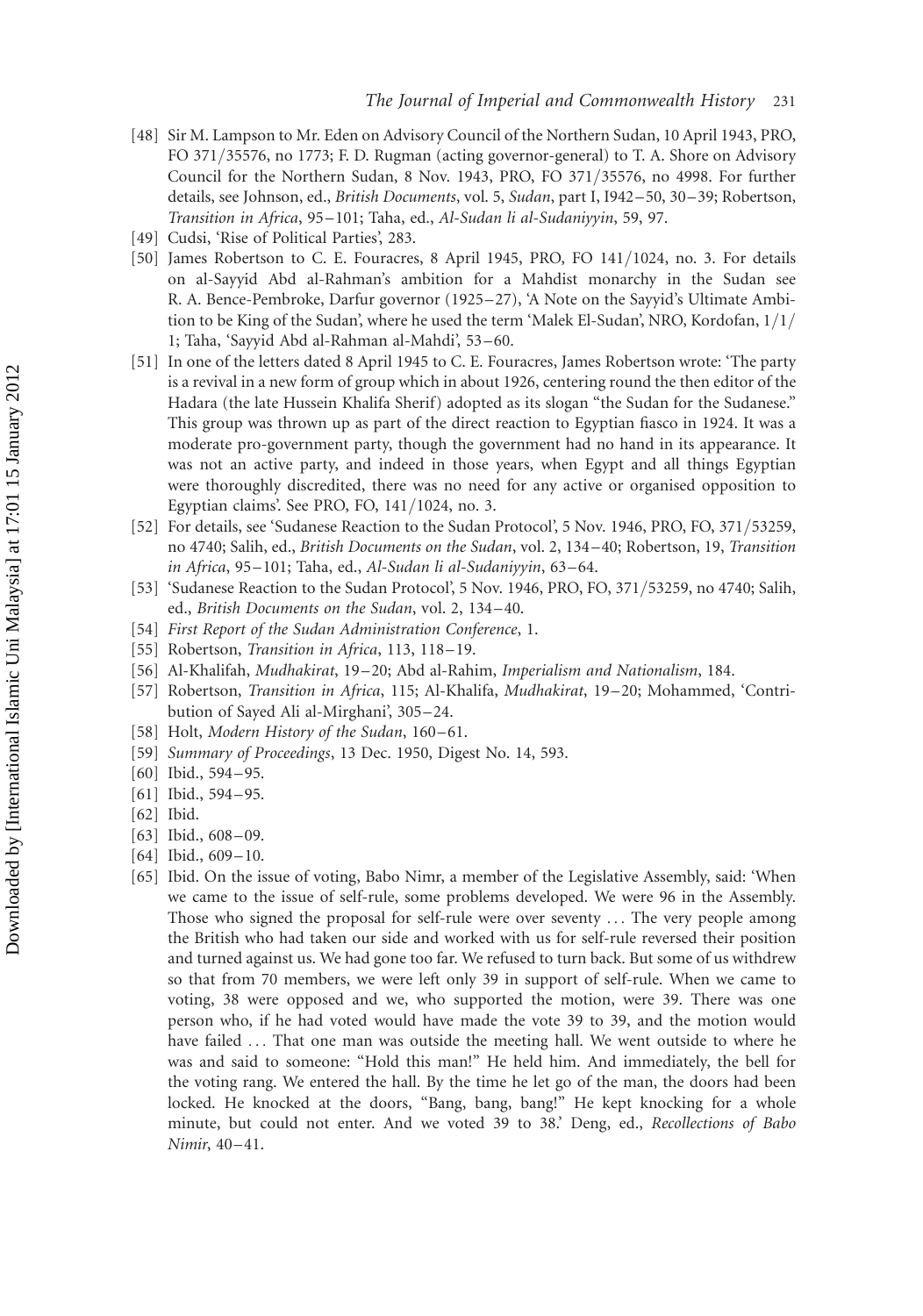- 232 A. I. Abushouk
	- [66] Telegram no. 221, from Sir R. Howe to FO on Egypt's protest at the self-government debate in the Legislative Assembly, 14 Dec. 1950, PRO (London): FO 371/80360, no. 46; Salih, ed. British Documents on the Sudan, vol. 5, 21.
- [67] Telegram no. 222, Reply of Sir R. Howe to Mustafa al-Nahhas, 14 Dec. 1950, PRO, FO 371/ 80360, no. 47; Salih, ed., British Documents on the Sudan, vol. 5, 21.
- [68] al-Qadir, Shakhsiyat min al-Sudan, 113–38.
- [69] Robertson, Transition in Africa, 151; Abbas, The Sudan Question, 129.
- [70] The northern tribal leaders and southern members of the Legislative Assembly who attended the press conference were: Yusuf al-Ajab (nazir of Rafa'a East); Babu Uthman Nimr (nazir of Dar Misiriyya); Mun'im Mansur (nazir of Dar Hamar); Muhammad Hilmi Abu Sinn (Deputy nazir of Shukriyya); Rihaymat Allah Mahmud (native administrator-al-Fashir); Abd al-Hamud Abu Bakr (native administrator-western Darfur); Ibrahim Yusuf al-Hindi (religious notable); Ibrahim Musa Madibbu (deputy nazir of Dar Rizayqat), Muhammad Bahr al-Din (Masalit), Sarur Mahammad Ramli (nazir, Khartoum north); Buth Diu, government official-Upper Nile Province; Edward Odok Dedigo, government official-Upper Nile Province; Andrea Gore, a chief of the Bari-Equatoria Province; Benjamin Lwoki, school headmaster-Equatoria Province; Cyer Rihan, government officer-Bahr al-Ghazal Province; Stanislaus Paysama, government official-Bahr al-Ghazal Province. The press conference was attended by foreign reporters representing Daily Telegraph; Picture Post; Express; Times; United Press; and the Arab News Agency. See Al-Sudan al-Jadid, Khartoum, Issue no. 1461, 11 November 1951, NRO.
- [71] Al-Sudan al-Jadid, no. 1461, 14 Nov. 1951, 1–2; Times, 17 Nov. 1951, 5, NRO.
- [72] Ibid.
- [73] Ibid.
- [74] The meeting was attended by distinguished tribal leaders, government officials and notables, inlcuding: Yusuf al-Ajab; Mun'im Mansur; Muhammad Hilmi Abu Sinn; Rihaymat Allah Mahmud; Ibrahim Musa Madibbu, Buth Diu; Edward Odok Dedigo; Andrea Gore; Benjamin Lwoki; Cyer Rihan; Stanislaus Paysama; Surur Muhammad Ramli; Ahmad Hamad Abu Sinn; Muhammad Nasr; Muhammad Tumsah al-Kadaru; Muhammad Taha Surij; Mahmud Karrur; Ahmad Yusuf Alqam; Ibrahim Yusuf al-Hindi, Buth Diu; Uthman Ali; al-Sa'id Ali Matar; Nawway Muhammad Rahhal; al-Amin Ali Isa; Ahmad al-Hashimi Dafa´allah; al-Hajj Muhammad Abdallah; Ibrahim Daw al-Bayt, Muhammad Ahmad Abu Sinn. See Al-Sudan al-Jadid, Khartoum, 13 December 1951, NRO.
- [75] Woodward, Condominium and Sudanese Nationalism, 113.
- [76] Ibid., 113-14.
- [77] Ibrahim Bardi, secretary-general of the Socialist Republican Party, 'Goals of the Socialist Republican Party', Al-Sudan al-Jadid, Khartoum, no. 1488, 18 Dec. 1951, 1–2, 4.
- [78] Abdel Salam, 'Intra-Party Conflicts', 142–43.
- [79] Ibrahim Bardi, secretary-general of the Socialist Republican Party, 'Goals of the Socialist Republican Party', ' Al-Sudan al-Jadid, Khartoum, no. 1488, 18 Dec. 1951, 1–2, 4.
- [80] Times, 19 Nov. 1951, 5; for details on the reaction of Sayyid Abd al-Rahman and the Umma Party see Ibrahim, 'Sayyid Abd al-Rahman al-Mahdi', 1–34.
- [81] Ibrahim, 'Sayyid Abd al-Rahman al-Mahdi', 11.
- [82] Times, 19 Nov. 1951, 5; for details on the reaction of Sayyid Abd al-Rahman and the Umma Party, see Ibrahim, 'Sayyid Abd al-Rahman al-Mahdi', 1–34.
- [83] Letter from C. G. Davies to R. Allen, 3 Dec. 1951, PRO, FO 37/90114, no. 74; Salih, ed., British Documents on the Sudan, vol. 5, 1950–51, 94–95.
- [84] Extracts from James Robertson's personal letter to C. G. Davies, 17 Nov. 1951, PRO, FO 371/ 90114, no. 76; Salih, ed., British Documents on the Sudan, vol. 5, 1950–51, 94–95; Johnson, ed., British Documents on the End of Empire, vol. 5, Sudan, part II, 1951–56, 67–68.
- [85] Ibid.
- [86] Duncan, The Sudan, 267.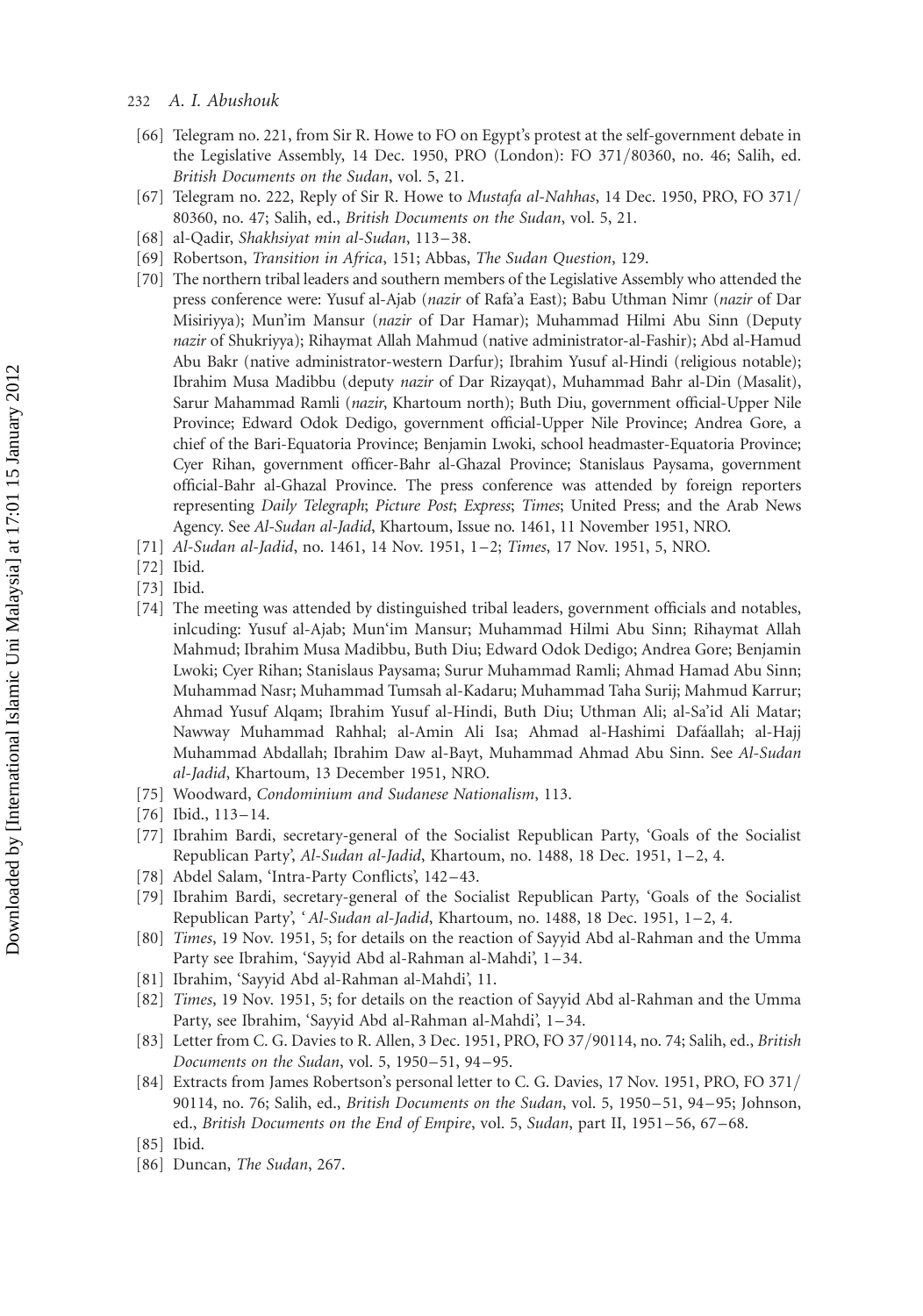- [87] Abd al-Qadir, Shakhsiyat min al-Sudan, 113–15, 120–23.
- [88] Abushouk, 'Dar Bidayriyya Nazirate', 191; Abdel Salem 'Intra-Party Conflicts', 43.
- [89] For further details on the terms of the agreement of 12 February 1953 and its political consequences, see Taha, Kayf Nal al-Sudan Istiglalahu.
- [90] Ibid.
- [91] 'Sudan Political Intelligence Summary', no. 11 of 1952, Nov./Dec. 1952, in Salih, ed., British Documents on the Sudan, vol. 6, 1952,127.
- [92] Members of the Commission: J. C. Penny (UK); Abd al-Salam al-Khalifa (Sudan); Khalafalla Khalid (Sudan); Gordon Bulli (Sudan); Abd al-Fatah Hasan (Egypt); Warwick Perkins (USA); Sukumar Sen (India). For further details, see Sudan Elections for Self-Government, 1953, 8.
- [93] Holt, Modern History of Sudan, 163.
- [94] 'Sudan: A Note on the Local Political Situation with Especial Reference to Relations between the Khatmia and the National Unionist Party', in Salih, ed. British Documents on the Sudan, vol. 8, 1953, 109–11.
- [95] Ibid.
- [96] 'A Memorandum on the Present State of Party Politics in the Sudan', in Salih, ed., Documents on the Sudan, vol. 8, 1953, 86–87.
- [97] Woodward, Sudan, 1898-1989, 70. The three candidates of the SRP were Abd al-Hamid Musa Madibbu, brother of the nazir of the Rizayqat, accountant for the Rizayqat administration (constituency of Nyala Baqqara East); Muíammad Aímad Abë Sinn, nazir of Shukiryya Rufa'a (consistency of Rufa'a); and Yusuf al-Ajab, nazir of Rufa'a Shariq (consistency of the Funj Nazirates). For details, see Directory of the Republic of the Sudan, 145–62.
- [98] Self-Determination in the Sudan: Resume of Development, 3-6.
- [99] Letter from D. M. H. Riches, Office of the United Kingdom Trade Commissioner in Khartoum, to E. B. Boothby, African Department, Foreign Office, London, 24 Dec. 1953, in Salih, ed., British Documents on the Sudan, vol. 8, 1953, 44–45.
- [100] D. M. H. Riches, Office of the United Kingdom Trade Commissioner in Khartoum, to Mr. Eden, London, 4 Dec. 1953, PRO, FO 371/102713, no 212.
- [101] D. M. H. Riches, Office of the United Kingdom Trade Commissioner in Khartoum, to E. B. Boothby, African Department, Foreign Office, London, 24 Dec. 1953, in Salih, ed., British Documents on the Sudan, vol. 8, 1953, 44–45.
- [102] Ibid.
- [103] Ibid.
- [104] Al-Siddiq al-Mahdi is the Mahdi's grandson. He graduated at the Gordon Memorial College in 1933. After his graduation he was in charge of the management of his father's business and active in politics. In 1947, he led the delegation of the Independence Front to New York to table the case of the Sudan at the Security Council, and two years later was elected as president of the Umma Party. On his father's death he was appointed as Imam of the Ansar. He held the two posts until his death on 2 October 1961.
- [105] D. M. H. Riches, Office of the United Kingdom Trade Commissioner in Khartoum, to E. B. Boothby, African Department, Foreign Office, London, 24 Dec. 1953, in Salih, ed., British Documents on the Sudan, vol. 8, 1953, 44–45.
- [106] Sudan Political Intelligence Summary, no. 4 of 1954, in Salih, ed., British Documents on the Sudan, vol. 9, 1954, 14.
- [107] Ibid., 116.
- [108] Telegram from Khartoum to Foreign Office in London on self-determination resolution, in Salih, ed., British Documents on the Sudan, vol. 11, 1956, 99.
- [109] Bakheit, 'al-Sultah wa Tanazu al-Wala fi al-Sudan', 8–10.
- [110] Ibid.
- [111] Woodward, Condominium and Sudanese Nationalism, 172–73.
- [112] Woodward, Sudan, 1898–1989, 239.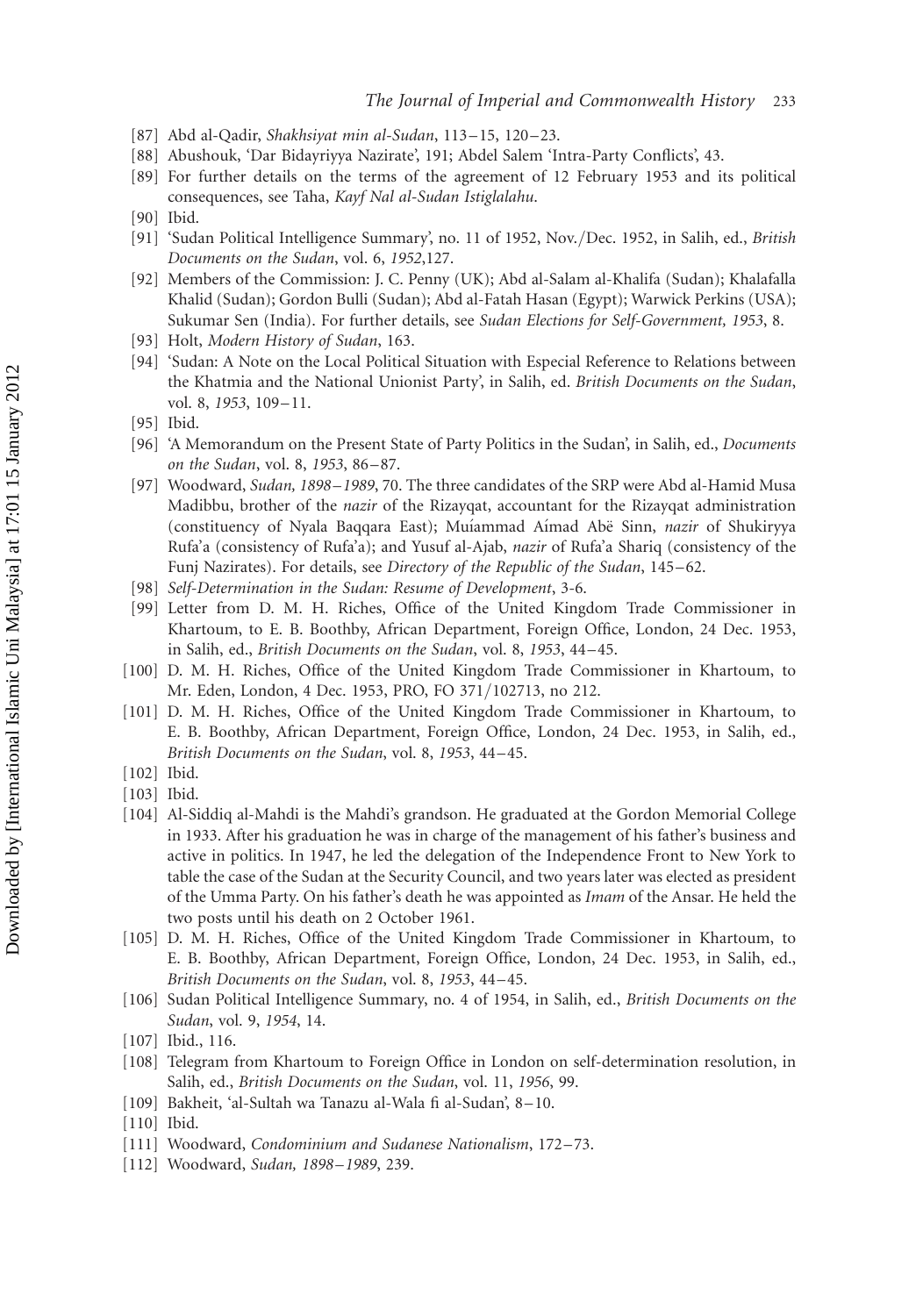#### References

- Abbas, Mekki. The Sudan Question: The Dispute over the Anglo-Egyptian Condominium 1884–1951. London: Faber, 1952.
- Abd al-Qadir, Yahya Muhammad. Shakhsiyyat min al-Sudan: Asrar Wara' Rijal. Vol. 1. 2nd ed. Khartoum: al-Maïuñét al-Ñarabiyya, 1987.
- Abd al-Rahim, Muddathir. Imperialism and Nationalism in the Sudan. 3rd ed. Khartoum: Khartoum University Press, 1991.
- Abdel Salam, El-Fatih Abdallahi. 'Intra-Party Conflicts: The Case of the Umma Party'. In Nationalist Movement in the Sudan, edited by Mahasin Abdelgadir Hajj al-Saffi. Khartoum: Institute of African and Asian Studies, University of Khartoum, 1989.
- Abushouk, Ahmed Ibrahim. 'Dar Bidayriyya Nazirate: Traditional Leadership and Indirect Rule in the Sudan, 1900–1970', PhD thesis, University of Bergen, 1997.
- Abushouk, Ahmed Ibrahim, and Anders Bjørkelo, eds, The Principle of Native Administration in the Anglo-Egyptian Sudan. Beirut: Abdel Karim Mirghani Centre (Omdurman) and Centre for Middle Eastern Islamic Studies (Bergen), 2004.
- Ahmad, Abd-al Ghaffar Muhammad. Shaykhs and Followers: Political Struggle in the Rufaña al-Hoi Nazirate in the Sudan. Khartoum: Khartoum University Press, 1974.
- Asad, Talal. The Kababish Arabs: Power, Authority and Consent in a Nomadic Tribe. London: C. Hurst, 1970.
- Awad, Karamallah. 'Native Administration and the Evolution of Local Government in the Sudan'. MA thesis, University of Manchester, 1964.
- Bakheit, Gaafar Mohamed Ali. 'British Administration and Sudanese Nationalism, 1919–1939'. PhD thesis, Cambridge University.
	- -. 'Al-Sultah wa Tanazu al-Wala fi al-Sudan'. Khartoum Magazine, Dec. 1968, 8-10.
	- ———. 'The Condominium and Indirect Rule'. In Local Government and Politics in the Sudan, edited by John Howell. Khartoum: Khartoum University Press, 1974.
- Bashir, Mohamed Omer. Educational Development in the Sudan, 1898–1956. London: Oxford University Press, 1969.
- Cudsi, Alexander Solon. 'The Rise of Political Parties in the Sudan, 1936–1946'. PhD thesis, School of Oriental and African Studies, University of London, 1978.
- Cunnison, Ian. Baggara Arabs: Power and the Lineage in a Sudanese Nomad Tribe. Oxford: Clarendon Press, 1966.
- Currie, J. 'The Education Experiment in the Anglo-Egyptian Sudan, 1900–1933'. Journal of African Society 34 (1935): 41–59.
- Daly, M. W. Imperial Sudan: The Anglo-Egyptian Condominium, 1934–56. Cambridge: Cambridge University Press, 1991.
- Davies, R. The Camel's Back: Service in the Rural Sudan. London: John Murray, 1957.
- Deng, F. M., ed. The Recollections of Babo Nimir. London: Ithaca, 1982.
- Deng, F. M. and M. W. Daly. Bonds of Silk: The Human Factor in the British Administration in the Sudan. East Lansing, MI: Michigan State University Press, 1989.
- Directory of the Republic of the Sudan 1957 –58. London: Diplomatic Press, 1958.
- Duncan, J. S. R. The Sudan: A Record of Achievement. Edinburgh and London: William Black, 1952.
- First Report of the Sudan Administration Conference: Submitted to His Excellency the Governor-General, 31 March 1947. Khartoum: McCorquodale and Co. (Sudan), 1947.
- Griffiths, V. L. An Experiment in Education: An Account of the Attempt to Improve the Lower Stages of Boys' Education in the Moslem Anglo-Egyptian Sudan, 1930 –1950. London: Longman, Green, 1953.
- Henderson, D. D. The Making of the Modern Sudan: The Life and Letters of Sir Douglas Newbold, K.B.E. 2nd . Loeddon: Faber, 1974.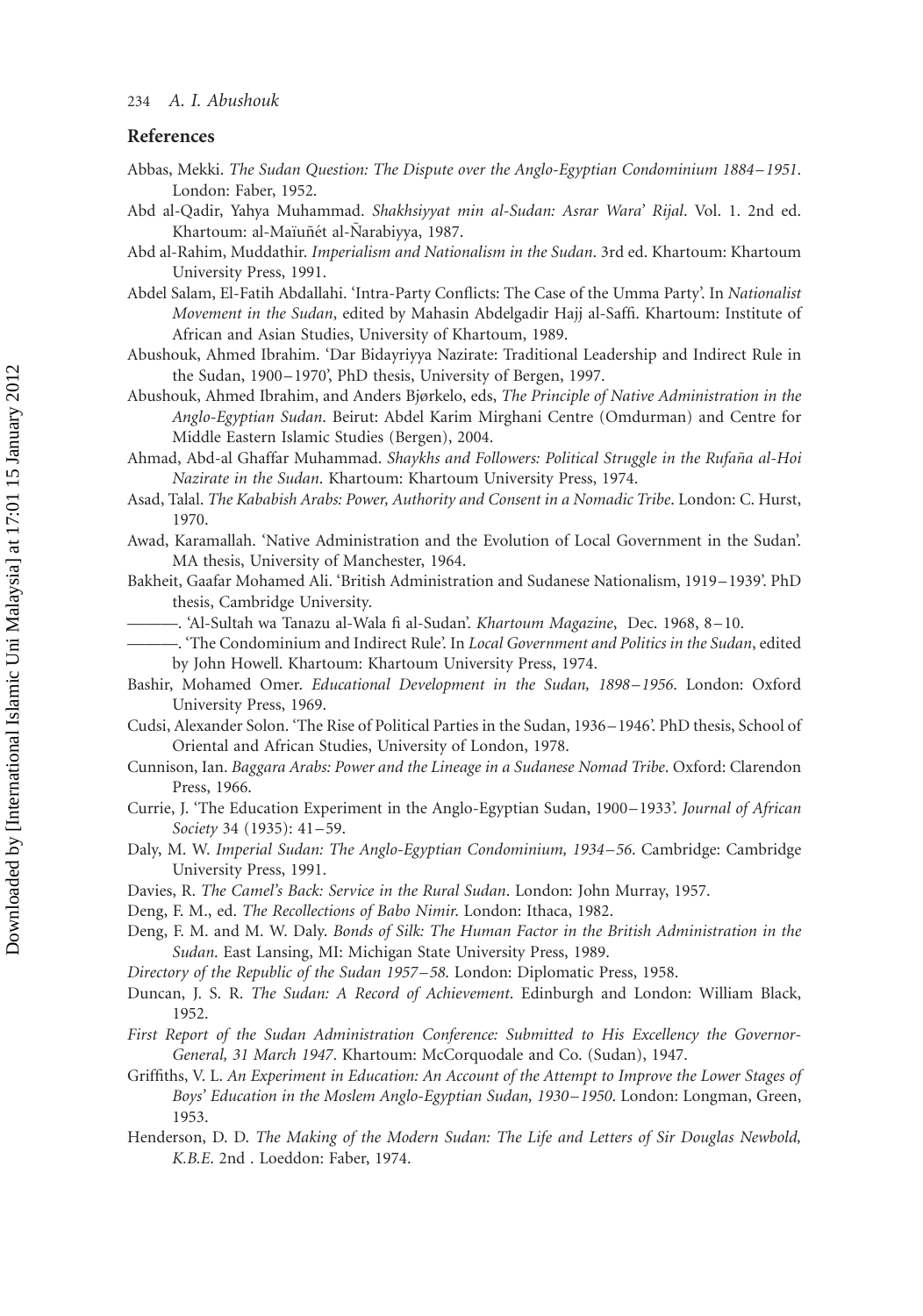- Hill, R. Egypt in the Sudan, 1820 –1881. 2nd ed. London, New York and Toronto: Oxford University Press, 1966.
	- ———. A Biographical Dictionary of the Sudan. 2nd ed. London: Frank Cass, 1967.
- Holt, P. M. A Modern History of the Sudan: From the Funj Sultanate to the Present Day. London: Weidenfeld & Nicolson, 1961.
- Ibrahim, Hassan Ahmed. 'The Mahdist Risings against the Condominium Government'. International Journal of African Historical Studies 12, no. 13 (1979): 40–71.
	- ———. 'The Role of Sayyid Abd al-Rahman al-Mahdi in the Sudanese National Movement 1908– 1944'. Journal of Northeast African Studies 3, no. 1 (1996): 7–23.
		- ———. 'Sayyid Abd al-Rahman al-Mahdi: A Frustrating Fulfillment of a Dream, 1947–56'. Middle Eastern Studies 39, no. 4 (2003): 1–34.
	- ———. Sayyid Abd Al-Rahman al-Mahdi: Study of Neo-Mahdism in the Sudan, 1899–1956. Leiden: Brill, 2004.
- Johnson, Douglas H., ed. British Documents on the End of Empire, series B, Vol. 5, Sudan, Part I-2. London: Institute of Commonwealth Studies, University of London, 1998.
- al-Khalifah, Abd al-Latif. Mudhakirat Abd al-Latif al-Khalifah. Vol. 2. Khartoum: Khartoum University Press, 1992.
- MacMichael, H. A. The Sudan Political Service, 1899 –1956. Oxford: n.d.
- Mahgoub, Mohamed Ahmed. Democracy on Trial. London, 1974.
- Mohammad, Dhaher Jasim. 'The Contribution of Sayed Ali al-Mirghani, leader of the Khatmiyya, to Political Evolution of the Sudan, 1884–1968'. PhD thesis, University of Exeter, 1988.
- Newbold, D. 'The Share of the Sudanese in the Sudan Government'. Bulletin of Uganda Society 3 (1944): 7–11.
- Niblock, Tim. Class and Power in Sudan: The Dynamics of Sudanese Politics, 1898 –1985. Basingstoke: Macmillan, 1987.
- Proceedings of the Advisory Council for the Northern Sudan, session no. 8. Khartoum, 1948, NRO, ACNS.
- Report on the Finance, Administration and Conditions of the Sudan. Khartoum: Sudan Government, 1902.
- Robertson, J. Transition in Africa: From Direct Rule to Independence. London: C. Hurst, 1974.
- Robinson. Ronald. 'Non-European Foundations of European Imperialism: Sketch for a Theory of Collaboration'. In Studies in the Theory of Imperialism, edited by R. Owen and B. Sutcliffe. London: Longman, 1976.
- Salih, Mahmoud , ed. The British Documents on the Sudan. 12 vols. Omdurman: Abdel Karim Mirghani Cultural Centre, 2002.
- Self-Determination in the Sudan: Resume of Development, 15 November 1951–1 January 1956: Presented by the Secretary of State for Foreign Affairs to Parliament by Command of Her Majesty, August 1956. London: Her Majesty's Stationery Office, 1951.
- Sharkey, Heather J. Living with Colonialism: Nationalism and Culture in the Anglo-Egyptian Sudan. Berkeley, CA, and London: California University Press, 2003.
- Sudan Elections for Self-Government. London: Her Majesty's Stationery Office, 1953.
- Summary of Proceedings. 13 Dec. 1950, Digest No. 14, Legislative Assembly, National Records Office, Khartoum, LA
- Taha, Fadwa Abd al-Rahman Ali. 'Sayyid Abd al-Rahman al-Mahdi: Kingship and its Implications on the History of the Sudanese Nationalist Movement'. Conference Papers, University of Durham, 1 (1991): 53–60.
	- ——— , ed. Al-Sudan li al-Sudaniyyin. Khartoum: Khartoum University Press, 1995.
	- ———. Kayf Nal al-Sudan Istiqlalahu: Dirasa Tarikhiyya litifaqiyyat 12 February 1953 hwl al-Hukm al-Dhati wa Taqrir al-Masīr. Khartoum: Khartoum House, 1997.
- Warburg, Gabriel R. The Sudan under Wingate 1899–1916. London: Frank Cass, 1970.